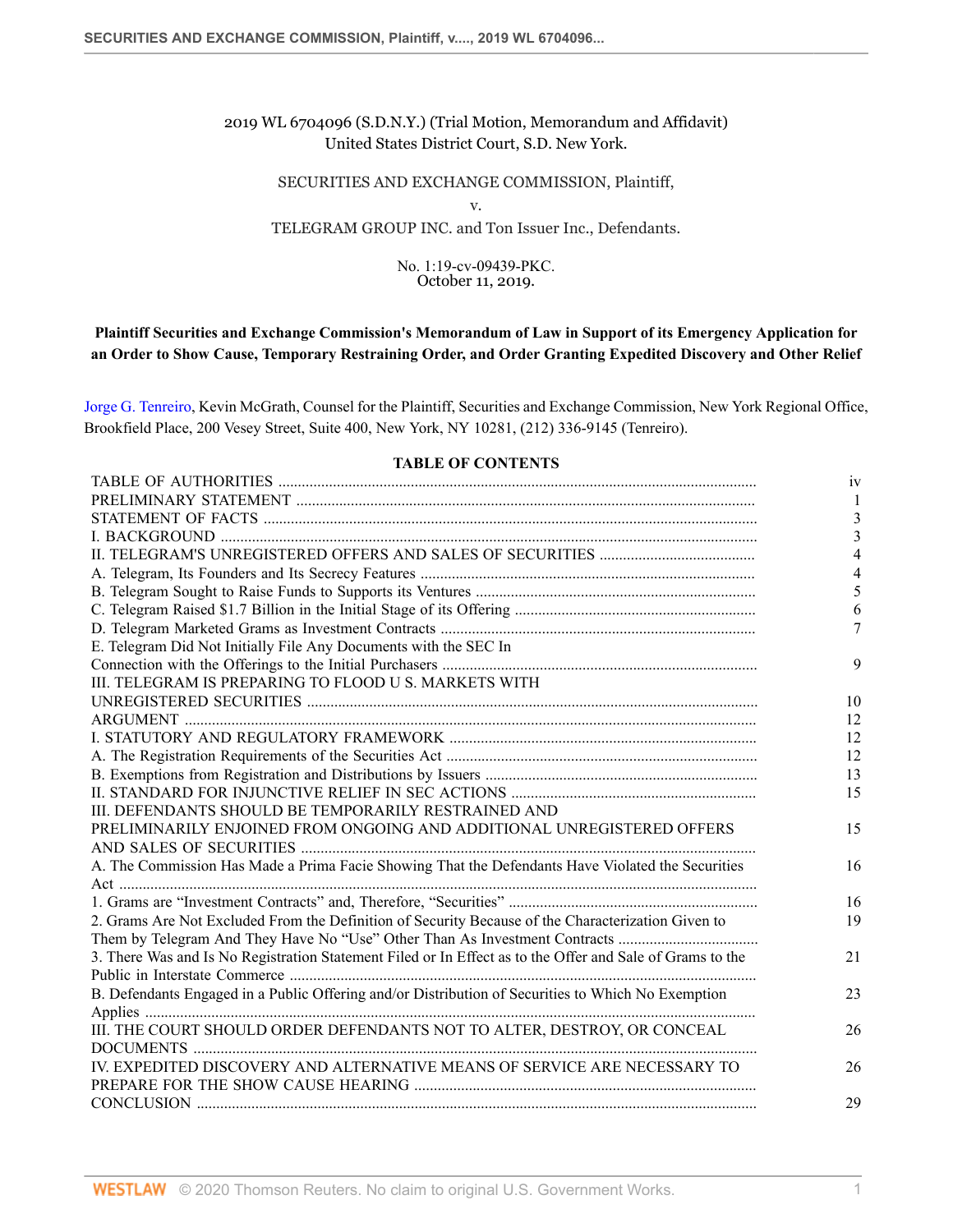# **TABLE OF AUTHORITIES**

| Cases                                                                  |                  |
|------------------------------------------------------------------------|------------------|
| A.C. Frost & Co. v. Coeur D'Alene Mines Corp., 312 U.S. 38 (1941)      | 13               |
|                                                                        | 13               |
| Cameron v. Outdoor Resorts of America, 608 F.2d 187 (5th Cir. 1979).   | 21               |
| Cont'l Mktg., Corp. v. SEC, 387 F.2d 466 (10th Cir. 1967)              | 19               |
|                                                                        | 22               |
| FTC v. Pecon Software, Ltd., No. 12 Civ. 7186, 2013 WL 4016272         | 28               |
|                                                                        |                  |
|                                                                        | 24               |
| Gilligan, Will & Co. v. SEC, 267 F.2d 461 (2d Cir. 1959)               | 14, 23           |
| In re Alliance Pharmaceutical Corp. Secs. Lit., 279 F. Supp. 2d 171    | 22               |
|                                                                        |                  |
| In re GLG Life Tech Corp. Secs. Litig., 287 F.R.D. 262 (S.D.N.Y. 2012) | 28               |
| In the Matter of Oklahoma-Texas, 2 S.E.C. 764 (Sept. 23, 1937), aff'd  | 23               |
|                                                                        |                  |
|                                                                        | 21               |
|                                                                        | 14               |
| Madu, Edozie & Madu, P. C. v. SocketWorks Ltd. Nigeria, 265 F.R.D.     | 27               |
|                                                                        |                  |
| Pahmer v. Greenberg, 926 F. Supp. 287 (E.D.N.Y. 1996)                  | 22               |
|                                                                        | 14, 24           |
|                                                                        | 14, 23           |
| Radiation Dynamics, Inc. v. Goldmuntz, 464 F.2d 876 (2d Cir. 1972)     | 22               |
|                                                                        | 17               |
|                                                                        | 17               |
| Rio Props., Inc. v. Rio Int'l Interlink, 284 F.3d 1007 (9th Cir. 2002) | 28               |
| Rocky Aspen Management 204 LLC v. Hanford Holdings LLC, 230 F.         | 18               |
|                                                                        |                  |
| SEC v. Aaron, 605 F.2d 612 (2d Cir. 1979) vacated on other grounds,    | 13               |
|                                                                        |                  |
| SEC v. Babikian, No. 14 Civ. 1740, 2014 WL 2069348 (S.D.N.Y. Apr.      | 28               |
|                                                                        |                  |
| SEC v. Cavanagh, 1 F. Supp. 2d 337 (S.D.N.Y. 1997), aff'd, SEC v.      | 13, 24           |
|                                                                        |                  |
| SEC v. Chinese Consol. Benevolent Ass'n, 120 F.2d 738 (2d Cir. 1941).  | 14               |
|                                                                        | 17, 18           |
|                                                                        | 20               |
| SEC v. Gentile, __ F.3d __, No. 18-1242, 2019 WL 4686251 (3d Cir.      | 15               |
|                                                                        |                  |
| SEC v. Glenn W. Turner Enters., Inc., 474 F.2d 476 (9th Cir. 1973)     | 19               |
|                                                                        | 17, 18           |
| SEC v. Mgmt. Dynamics, Inc., 515 F.2d 801 (2d Cir. 1975)               | 15               |
| SEC v. Middleton, No. 19 Civ. 4625 (WKF) (E.D.N.Y. Aug. 12, 2019).     | 26, 27           |
| SEC v. N. American Research & Dev. Corp., 424 F.2d 63 (2d Cir. 1970)   | 16               |
| SEC v. Platforms Wireless Int'l Corp, 617 F.3d 1072 (9th Cir. 2010)    | 13               |
| SEC v. PlexCorps, No. 17 Civ. 7007 (CBA) (E.D.N.Y. Dec. 1, 2017)       | 26, 27, 28       |
|                                                                        | 13, 16, 23       |
| SEC v. REcoin, No. 17 Civ. 5725 (RDJ) (E.D.N.Y. Sept. 29, 2017)        | 26, 27           |
|                                                                        |                  |
| SEC v. Sierra Brokerage Servs., Inc., 608 F. Supp. 2d 923 (S.D. Ohio   | 17, 18, 21<br>22 |
|                                                                        |                  |
| SEC v. Sonja Anticevic, No. 05 Civ. 6991, 2005 WL 1939946              | 27               |
|                                                                        |                  |
| SEC v. Spongetech Delivery Sys., Inc., No. 10 Civ. 2031 (DLI) (JMA),   |                  |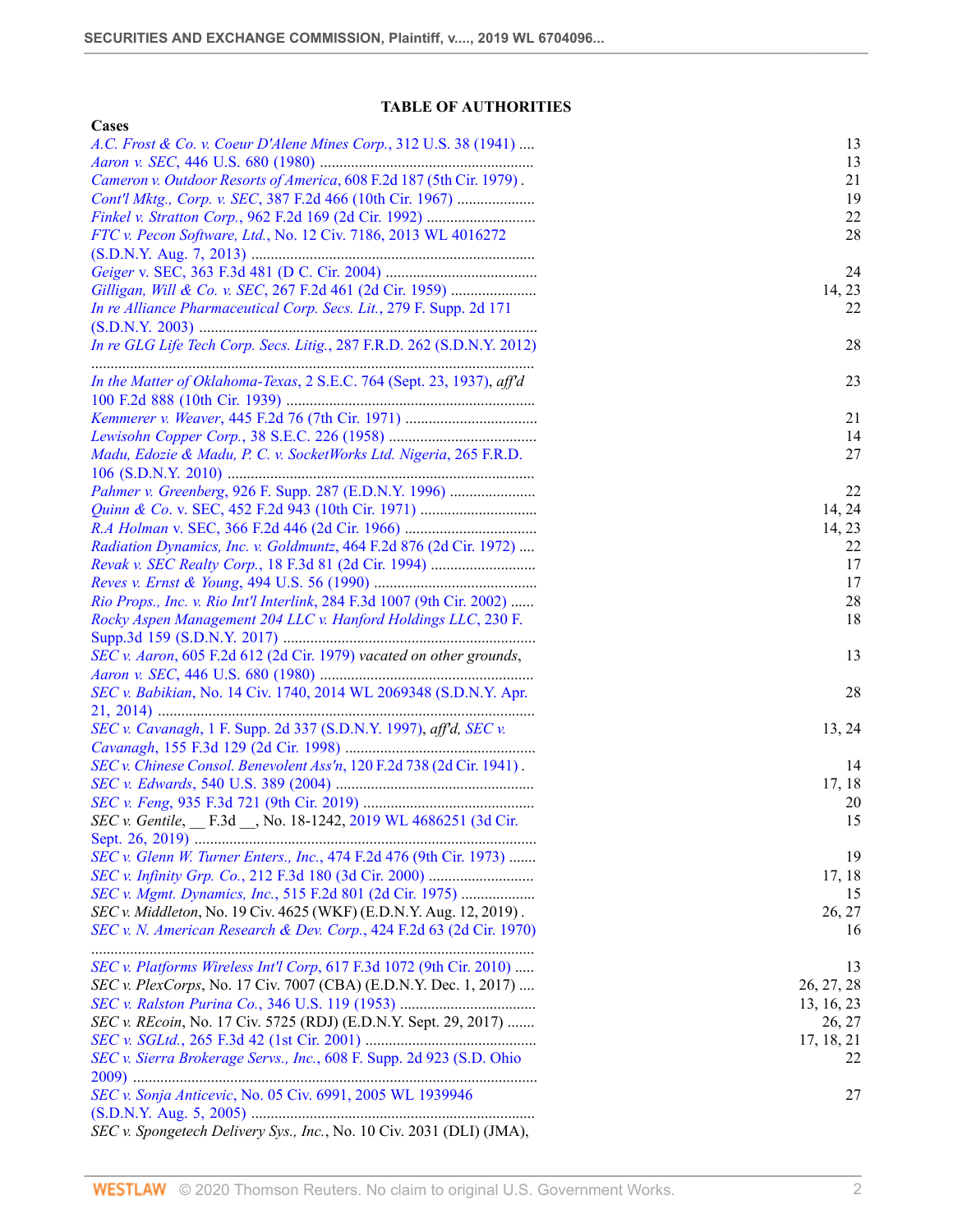|                                                                       | 26<br>15      |
|-----------------------------------------------------------------------|---------------|
| SEC v. Universal Major Industries Corp., 546 F.2d 1044 (2d Cir. 1976) | 16            |
|                                                                       | 2, 16, 17, 19 |
| SEC v. Zubkis, No. 97 Civ. 8086 (JGK), 2005 WL 1560489 (S.D.N.Y.      | 27            |
| Solis v. Latium Networks, Inc., No. 18 Civ. 10255, 2018 WL 6445543    | 20            |
|                                                                       | 19            |
| UnitedHous. Found., Inc v. Forman, 421 U.S. 837 (1975)                | 17, 19        |
| United States v. Lebanese Canadian Bank, 285 F.R.D. 262 (S.D.N.Y.     | 27            |
|                                                                       | 21            |
|                                                                       | 24            |
|                                                                       | 24            |
| <b>Statutes</b>                                                       |               |
|                                                                       | 16            |
|                                                                       | 14, 23        |
|                                                                       | 13            |
|                                                                       | 23            |
| <b>Other Authorities</b>                                              |               |
| Milton H. Cohen, "TRUTH IN SECURITIES" REVISITED, 79 Harv.            | 13            |
|                                                                       |               |
| Securities Act Rel. No. 33-10649, 84 Fed. Reg. 30460-01, 30466 (June  | 26            |
| Securities Act Rel. No. 33-6863, 55 Fed. Reg. 18306-01 (May 2, 1990)  | 26            |
| <b>Rules</b>                                                          |               |
|                                                                       | 27            |
|                                                                       | 27            |
|                                                                       | 26            |
| <b>Regulations</b>                                                    |               |
|                                                                       | 25            |
|                                                                       | 23, 24, 25    |
|                                                                       |               |

Plaintiff Securities and Exchange Commission ("SEC") respectfully submits this memorandum in support of its emergency application, by order to show cause, for (1) a temporary restraining order and a preliminary injunction enjoining defendants Telegram Group Inc. and TON Issuer Inc. (collectively "Telegram" or "Defendants") from ongoing and future violations of the federal securities laws; (2) temporary and preliminary orders prohibiting Defendants from destroying documents; and (3) expedited discovery and alternate service.

### **PRELIMINARY STATEMENT**

This emergency application seeks to stop Telegram from flooding United States markets with billions of digital tokens known as "Grams" through an unregistered offering of securities. Without a registration statement in place, Telegram's planned distribution would violate the federal securities laws and deprive investors of the information available in a registered offering.

The Securities Act of 1933 requires securities offerings to be registered with the SEC to provide investors with full and fair disclosures that allow investors to make informed decisions. Defendants have deliberately chosen not to register their offering of Grams (the "Offering"), which does not qualify for an exemption from the registration requirements of federal law.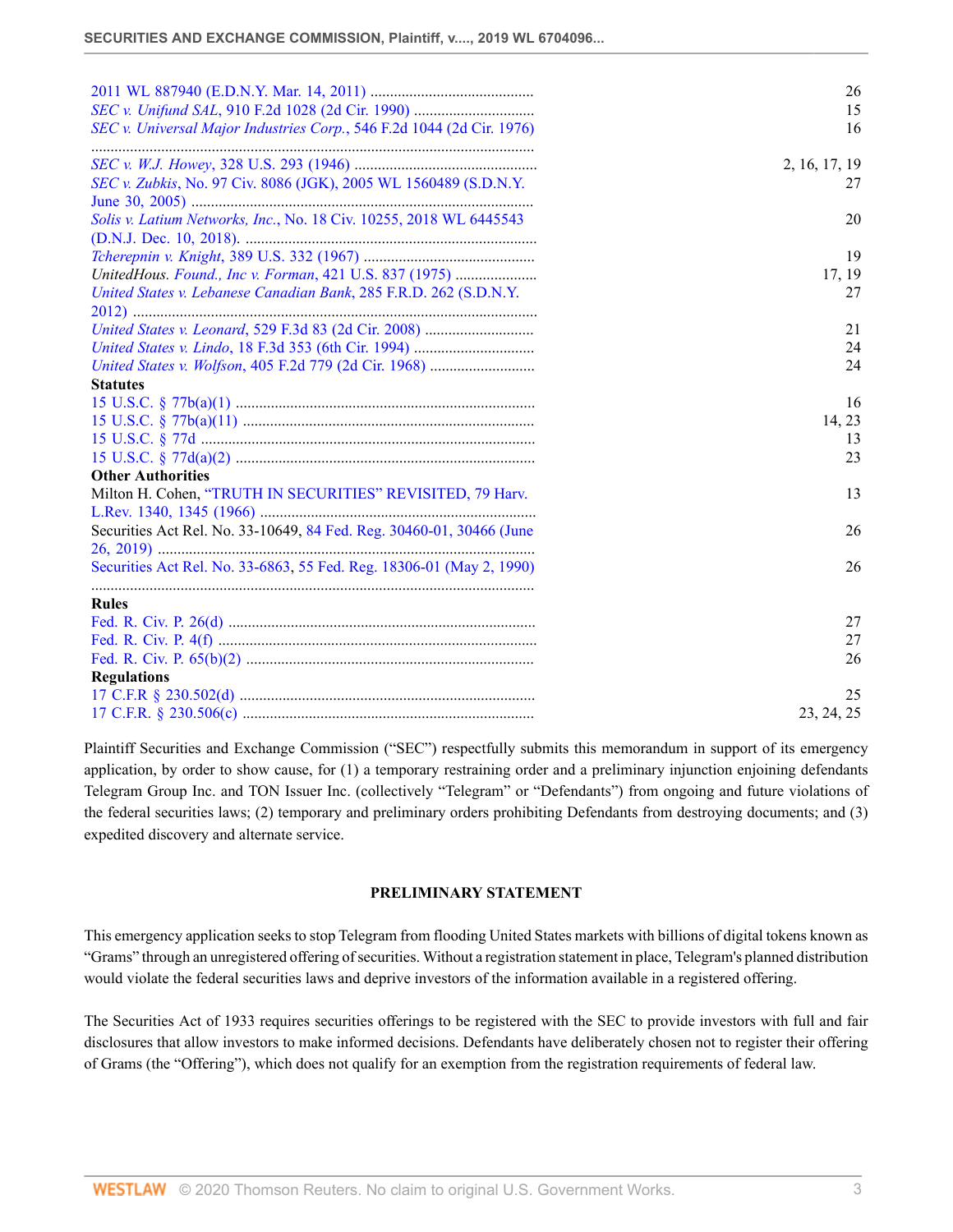In early 2018, Telegram began raising capital by selling billions of Grams to fund the growth of its encrypted messaging application Telegram Messenger ("Messenger"). Messenger, boasts over 300 million users worldwide and claims to be developing a "decentralized" digital economy based on a new, technologically advanced distributed ledger or "blockchain."

From January to March 2018, Telegram raised more than \$1.7 billion from 171 investors (the "Initial Purchasers"), including \$424.5 million from 39 United States investors. The Initial Purchasers entered into agreements with Telegram pursuant to which Telegram promised to deliver to them 2.9 billion Grams (out of five billion minted) by no later than October 31, 2019, the date by which Telegram would also launch its promised blockchain, the "TON Blockchain." Those offers and sales, which were not registered with the SEC, were the first step in achieving Telegram's stated goal—the mass distribution of Grams to the investing public worldwide.

In representations to the SEC through counsel, Telegram argued that it did not need to register the Offering because Grams are not securities subject to the federal securities laws. In reality, Grams are "investment contracts" and thus securities under the Securities Act and the Supreme Court's decision in *[SEC v. W.J. Howey Co.](http://www.westlaw.com/Link/Document/FullText?findType=Y&serNum=1946116181&pubNum=0000780&originatingDoc=Ifbece8101b6711eab410ab1c3b910894&refType=RP&originationContext=document&vr=3.0&rs=cblt1.0&transitionType=DocumentItem&contextData=(sc.RelatedInfo))*, 328 U.S. 293 (1946). Indeed, Telegram's own promotional materials and other actions show that Grams satisfy *Howey*. That is, a reasonable purchaser of Grams would view their purchase as an investment of money with a reasonable expectation of profiting from Telegram's managerial efforts to be shared with other purchasers and with Defendants. Telegram created these reasonable expectations in offerees and purchasers by, among other things, repeatedly touting the experience of its "team" to increase "demand" and "value" for Grams, by leading purchasers to expect readily available markets to resell Grams, including some that Telegram itself is avidly attempting to create, and by selling Grams at a steep discount—an average price of \$0.37 and \$1.38 per Gram—to Telegram's expected selling price of \$3.62 for Grams upon the launch of the TON Blockchain.

Telegram also incorrectly claimed that even if Grams are securities, its purely "private" offering is exempt from registration. Yet Telegram's styling of its offering as "private" is belied by Telegram's own stated desire and efforts to ensure that Grams sold to the Initial Purchasers are further distributed to a wide range of public investors.

At present, Telegram has committed to deliver the 2.9 billion Grams to the Initial Purchasers by no later than October 31, 2019, when, absent an injunction, they will likely resell large quantities of Grams to the investing public. In addition, Telegram has stated that it intends to distribute another approximately 250 million Grams to Messenger users, dispossessing itself of well over 60% of its Grams holdings. Unless Telegram is enjoined, the ultimate purchasers of those Grams will lack the required disclosures necessary to facilitate informed investment decisions, given Telegram's failure to register the Offering.

Once Telegram and Initial Purchasers—essentially Telegram's underwriters—distribute Grams to hundreds of millions of public investors, the transactions will be difficult. if not impossible. to unwind. The large number of purchasers, the many unregistered potential markets where Grams may be sold, and the high potential for anonymity on Telegram's blockchain and similar networks will make it extremely difficult, if not impossible, to trace these transactions.

Accordingly, the SEC makes this application to protect the strong public interest in enforcing the registration requirements for investments targeted at the general public. The SEC respectfully requests that the Court enjoin Telegram from delivering Grams to Initial Purchasers (who may in turn make additional unregistered offers and sales) or otherwise offering, selling, or distributing Grams to any other person without complying with the registration requirements.

# *STATEMENT OF FACTS*

## **I. BACKGROUND**

The term "digital asset" or "digital token" generally refers to an asset that is issued and transferred using distributed ledger or blockchain technology, including, but not limited to, so-called "cryptocurrencies," "coins," and "tokens." Entities have offered and sold digital tokens in fundraising events in exchange for consideration. These distributed ledgers or "blockchains" are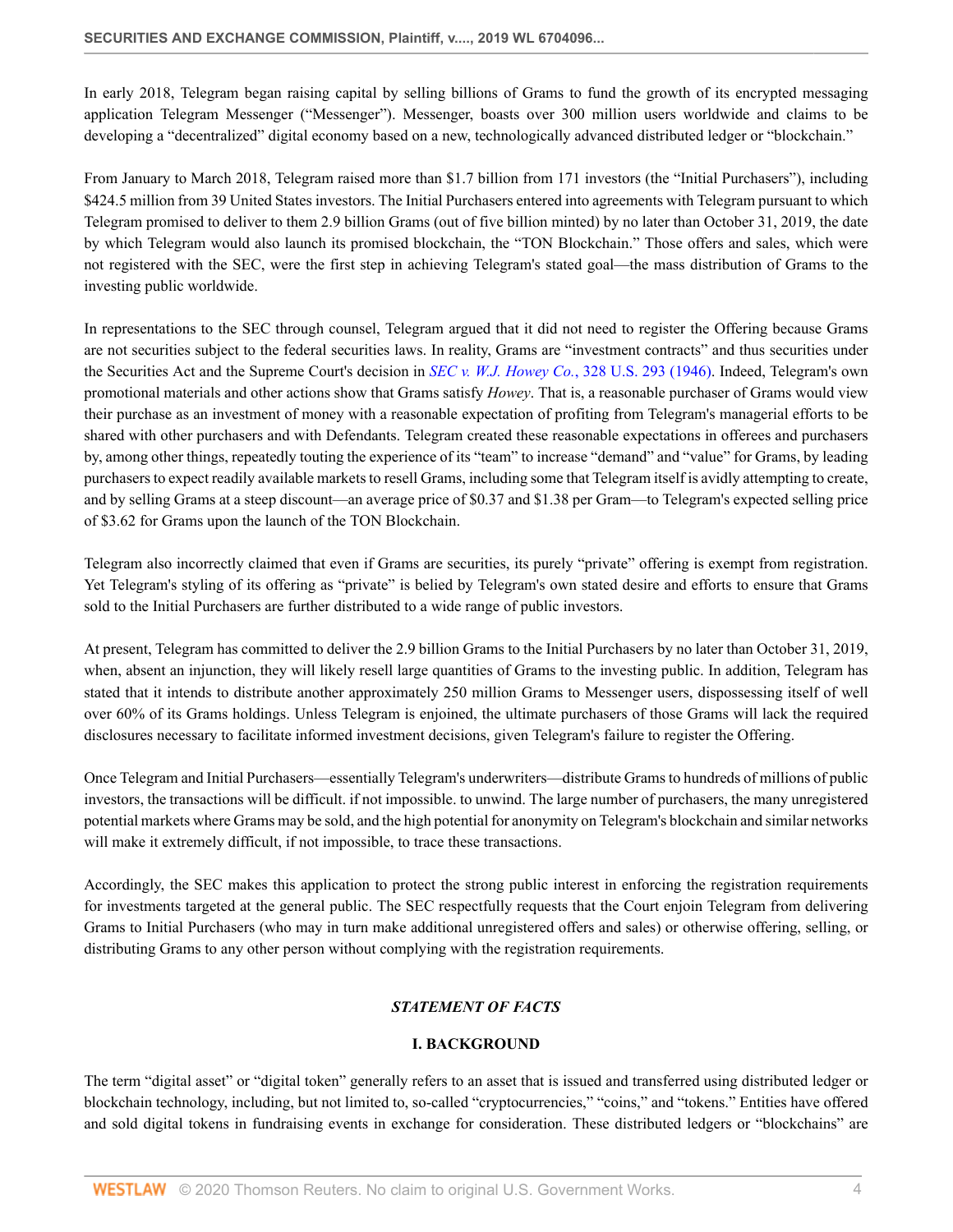<span id="page-4-0"></span>cryptographically secured. [1](#page-15-0) *See* Decl. of Daphna Waxman, dated October 11, 2019 ("Decl."), at ¶ 1, n.1. Generally, digital tokens may entitle holders to certain rights related to a venture underlying the fundraising event, such as rights to profits, shares of assets, rights to use certain services provided by the issuer, and/or voting rights. These digital tokens may also be traded on online platforms, often called exchanges, and traded for other digital assets or fiat currency. Often, the coins or tokens are tradable upon issuance and delivery to purchasers. *Id.* at ¶ 5.

Issuers of digital tokens typically release a "whitepaper" or other marketing materials describing the project and the terms of the issuance. To participate, purchasers are generally required to transfer funds to the issuer's address, online wallet, payment processor, or other account. *Id.* at ¶ 6. After the completion of the issuance, the issuer will distribute its unique token to the participants' unique address on the blockchain. In some instances, the digital tokens may continue to be sold by the issuer. In other instances, they may only be obtained after issuance by purchasing them on secondary markets. *Id.* at ¶ 6, 7.

### **II. TELEGRAM'S UNREGISTERED OFFERS AND SALES OF SECURITIES**

### **A. Telegram, Its Founders and Its Secrecy Features**

Starting in 2006, brothers Pavel and Dr. Nikolai Durov, Russian nationals, had success creating a social media networking application ("app") similar to Facebook. Following that venture, the Durovs launched a beta version of Messenger, an encrypted messaging application for handheld devices that is estimated to have 300 million monthly users and is considered the leading messaging application for the blockchain technology community.

Telegram, however, does not charge any fees for use of Messenger and has "declared not-for-profit" goals. As Telegram tells potential users before they download Messenger, "Telegram is free and will always be free," and Telegram is "not going to sell ads or introduce subscription fees." Ex. D. Telegram also informs Messenger users that it "take[s] your privacy seriously and will never give third parties access to your data." *Id.* For example, Telegram promotes the "Secret Chats" feature of Messenger, which allows users to "send all types of disappearing content," and employs an infrastructure that synchronizes "encrypted data across multiple independent server[s] ... spread across different continents and jurisdictions." Telegram boasts that it has "disclosed 0 bytes of user data to third parties, including governments." *Id.* Although Telegram contemplates requiring Messenger users to fulfill certain "Know Your Customer/Anti-Money Laundering" requirements in order for users to take advantage of future services, Telegram has stated that it will have not have access to this information.

Although Messenger incorporates ad hoc functionality that lets users exchange goods and services for fiat and digital currency, Telegram wished to integrate the ability to exchange digital assets directly into Messenger. The Durovs concluded, however, that existing networks such as the Bitcoin and Ethereum blockchains did not yet have the capability to replace high-transaction mechanisms like credit cards and fiat currency. In late 2017, Telegram thus stated its intent to introduce "next-generation multiblockchain" systems "designed to host a new generation of cryptocurrencies and decentralized applications, at a massive scale." Ex. 4. Telegram called this yet to be created "ecosystem," the "Telegram Open Network" or "TON."

## **B. Telegram Sought to Raise Funds to Supports its Ventures**

In late 2017, to make its vision of a "TON ecosystem" a reality, Telegram began plans to solicit funds from investors. Initially, Telegram envisioned a two-part offering to occur in 2018, with a "private" sale round to raise \$600 million, to be immediately followed by a "public sale" for "\$600M+ ... in March 2018." Ex. E at 1. At this point, Telegram also envisioned that Grams sold in this offering would "be issued to all investors" by December 2018. *Id.*

Telegram later changed the way it structured its Offering of Grams to the public. First, in early 2018, Telegram initiated a global offering to wealthy individuals, venture capitalists, and large hedge funds (the "Initial Purchasers"), whereby it ultimately raised \$1.7 billion in two rounds (the "Initial Stage"). Second, as provided under the terms of the purchase agreements governing those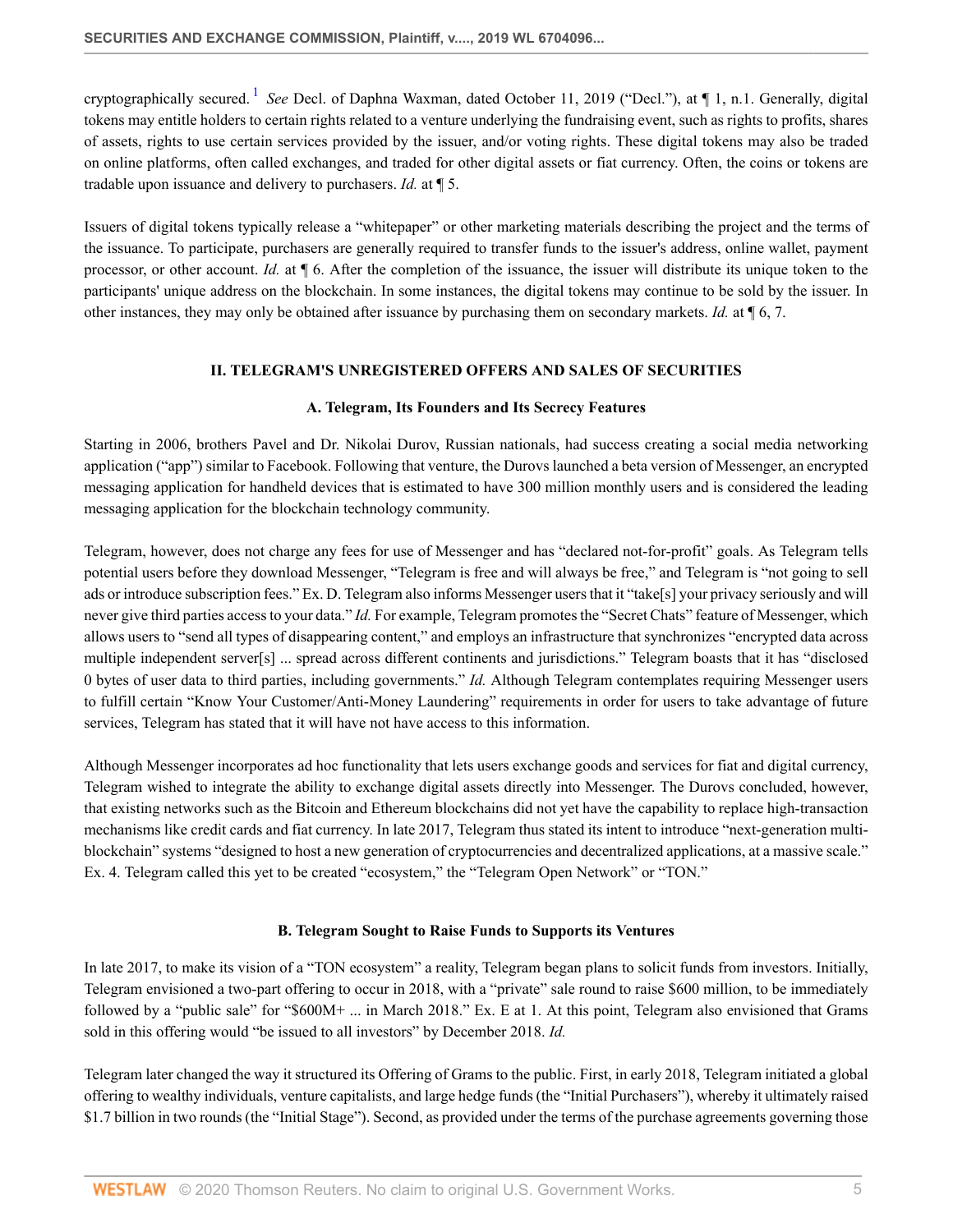sales (the "Gram Purchase Agreements"), Telegram would deliver Grams to Initial Purchasers as soon as possible (but no later than October 31, 2019). Telegram fostered the expectation, including by the way it structured the Initial Stage, that the Initial Purchasers would act as conduits for reselling or otherwise distributing Grams to the investing public.

### **C. Telegram Raised \$1.7 Billion in the Initial Stage of its Offering**

From approximately January through March 2018, each Initial Purchaser entered into a Gram Purchase Agreement with Telegram Group Inc. and TON Issuer Inc. Exs. CC, DD. The Gram Purchase Agreements stated that Telegram intended to create the TON Blockchain and issue Grams for use on the blockchain, and that purchasers would pay Euros or Dollars to receive the Grams. The Gram Purchase Agreements further committed Telegram to provide Grams to the Initial Purchasers by no later than a "Deadline Date" of October 31, 2019 (or be obligated to return Initial Purchasers' funds minus expenses), regardless of whether Telegram or anyone else had developed any "use" of Grams as a currency by that date.

Initial Purchasers paid \$0.38 and \$1.33 per Gram in the first and second rounds, respectively. Exs. CC, DD. According to the Offering Documents, the purchase price was at a deep discount to the price at which Grams will be sold upon launch, which Telegram set at \$3.62 per Gram. Exs. E, F, G, H. EE.

The Gram Purchase Agreements further specified that:

• Purchasers were prohibited from assigning the rights created by the Purchase Agreement to third parties;

• Grams sold during the *first* but not the second round will be subject to lock-up restrictions via a smart contract. These Grams will be released from the lock-up restrictions automatically and in 25% increments over an 18-month period following launch at periods ranging from 3 to 18 months; and

• Purchasers were purchasing the Grams for "[their] own account and not with a view towards, or for resale."

Exs. CC, DD.

Telegram ultimately raised \$850,000,000 in each of the Initial Stage's two rounds, in exchange for a promise to deliver 1.7 billion Grams. In Round One, U.S. Initial Purchasers invested \$385,500,000, or 45.4% of the total raised. In Round Two, U.S. Initial Purchasers invested \$424,500,000, or 36.3% of the total raised. In total, U.S. Initial Purchasers purchased over 1 billion of the 1.7 billion Grams Telegram sold in the Initial Stage. Exs. R, EE.

## **D. Telegram Marketed Grams as Investment Contracts**

Telegram used certain "Offering Documents" to market, offer, and sell Grams. Specifically, Telegram described the TON Blockchain and Grams in an unpublished but widely circulated technical white paper authored by Nikolai Durov (the "Whitepaper") Exs. I, J, K; various "primers" (the "Primers") Exs. G, H, a teaser brochure (the "Teaser") Exs.E, F, and a Letter of Intent (the "LOI,") Ex. L, M (collectively, the "Offering Documents") describing a "vision for a new cryptocurrency and ... ecosystem." Telegram's statements in these Offering Documents and elsewhere reasonably led purchasers of Grams to view their purchases as an investment in a common enterprise from which they could expect future profits based on Telegram's managerial efforts to develop a business.

Telegram stated in the Offering Documents that it would use the proceeds of the Offering to create and develop the TON Blockchain, *see, e.g.*, Exs. G, H, CC, DD, and described in detail the various services and applications it would develop. Telegram also told potential purchasers the following: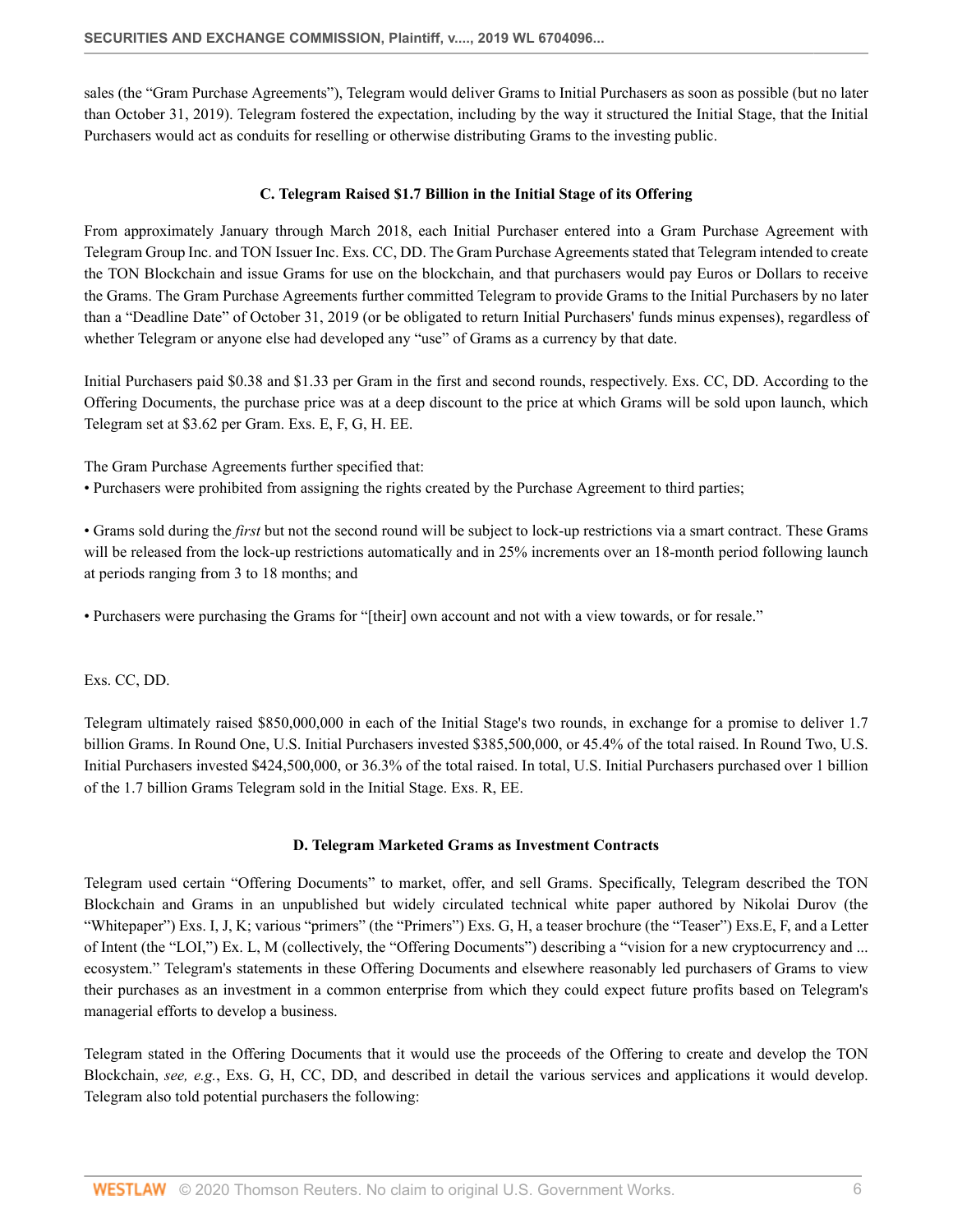• that the TON Blockchain would act "as a decentralized supercomputer and value transfer system" that will facilitate both the transfer of digital assets and the creation and implementation of digital contracts, *see*, e.g., Ex. at H at 1;

<span id="page-6-0"></span>• that the TON Blockchain will include several novel features designed to improve speed and scalability compared to first generation blockchains such as the Bitcoin and Ethereum blockchains, [2](#page-15-1) *see, e.g.*, Ex. H at 35;

• that the TON Blockchain will be an "entire blockchain ecosystem" that will integrate multiple platforms and services, including Telegram Messenger; a network storage solution; an internet proxy and DNS service; a web application host; and a payment channel network, *see, e.g.*, Ex. H at 13; and

• that Telegram would use funds raised in the Offering to integrate Telegram Messenger into TON Blockchain to promote the immediate and widespread distribution of Grams (the Pre-Sale Primer touted that the TON Blockchain "will leverage [Telegram's] **existing ecosystem** of communities, developers, payment providers, and merchants to drive demand for [Grams]." (emphasis in original)), *see, e.g.*, Ex. H at 5.

Telegram further led reasonable purchasers to expect that Telegram's financial fortunes would continue to be tied with those of the purchasers, and that Telegram's efforts to increase demand and "value" for Grams would continue. Specifically, the Offering Documents contemplated Telegram's creation of a not-for-profit organization called the "TON Foundation" to which it would transfer Telegram's unsold Grams to promote and support the TON Blockchain. Ex. H at 19. Defendants are in the process of forming the TON Foundation in the Cayman Islands. Ex. T. The Durovs will, at least initially, manage the TON Foundation as sole members of the board. Telegram plans to establish the TON Foundation with an initial capital contribution of \$5 million to cover operational expenses. Telegram states that it does not expect to provide further funding for the TON Foundation, though nothing prohibits it from doing so. Any cash generated from the TON Foundation's sale of Grams may be used to provide cash rewards to bug hunters, offer cash grants to developers to improve the TON Blockchain's code, and fund the development of new functionality on the TON Blockchain. Ex. H at 19, J at [3](#page-16-0)1.<sup>3</sup>

The TON Foundation plans to use third-party digital-asset platforms to facilitate its trading of Grams in the secondary market. In one of the Offering Document, Telegram told Purchasers to expect a listing of Grams "at the major cryptocurrency exchanges" in "January - March 2019," immediately after the "December 2018 [p]rojected date for [Grams] to be issued to all investors." Ex. E. Indeed, Coinbase, a large digital-asset platform in the United States, plans to make Gram tokens available to U.S. customers to buy and sell on its platform immediately following launch. According to an internal memo produced by Coinbase, Grams "[are] a high visibility asset that we want to support as close to launch as possible" due to the likely "unmatched distribution" of Grams and the "*high expected retail interest"* (emphasis added) as a result of the integration of Grams with Telegram Messenger. Ex. AA.

# <span id="page-6-1"></span>**E. Telegram Did Not Initially File Any Documents with the SEC In Connection with the Offerings to the Initial Purchasers**

Telegram did not initially file any documents with the SEC in connection with the first rounds of the Offering to the Initial Purchasers. However, after the SEC's Enforcement staff learned of the offering and contacted counsel for Telegram, it filed Forms D with the SEC on February 13 and March 29, 2018. The Forms D disclosed that Telegram had sold \$850,000,000 in each of two rounds of the Offering and that it intended to use Offering proceeds "for the development of the TON Blockchain, the development and maintenance of the Telegram Messenger and the other purposes described in the offering materials." Exs. A, B; *see also* Decl. ¶¶ 8-10, 14. Telegram's Offering materials also stated that Telegram reserved the right to use "a significant portion of the funds ... for its own purposes rather than commit solely to the development and launch of the TON network."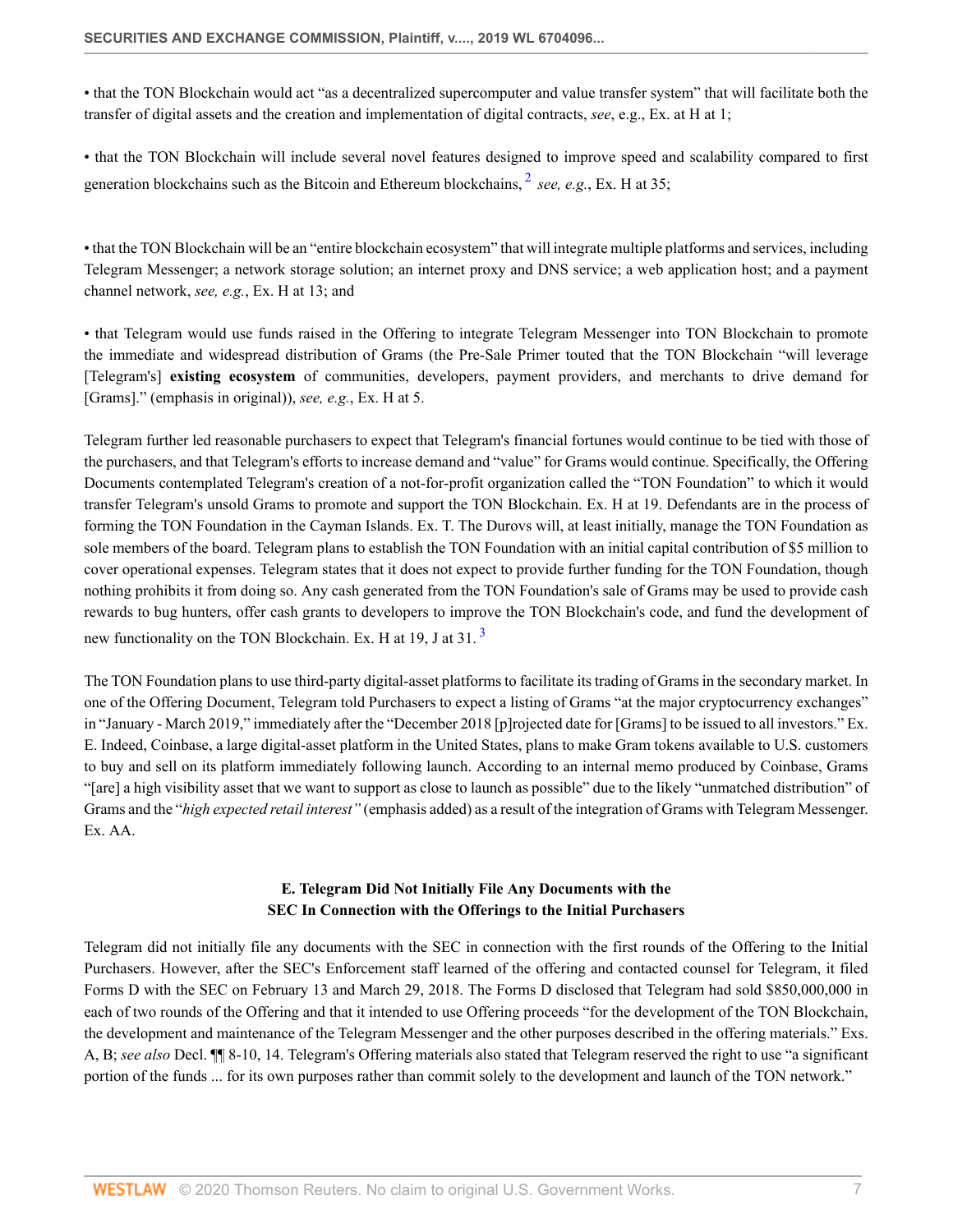# **III. TELEGRAM IS PREPARING TO FLOOD U.S. MARKETS WITH UNREGISTERED SECURITIES**

Telegram has not filed any registration statement with the SEC or distributed any disclosure documents to potential investors. Meanwhile, Telegram is preparing to complete its unregistered offering of Grams, including into United States markets, in three ways calculated to ensure widespread distribution of Grams.

*First*, Telegram is preparing to imminently deliver Grams sold in the Initial Stage to purchasers, and to do so at the latest by the Deadline Date of October 31, 2019. In March 2019, Telegram released a beta version of the TON Blockchain, a network designed to test the functionality of TON and Grams. Decl. ¶ 14. This was a necessary precursor for Telegram to eventually launch the TON Blockchain and distribute Grams to purchasers. Telegram then launched the TON Wallet and, on or around October 2, gave purchasers until October 16, 2019 to provide Telegram with a blockchain address in which to receive Grams. *Id.* at ¶ 41.

Telegram's release of Grams can occur on any day before October 31 and Telegram has repeatedly failed to provide the SEC with any more specific information regarding the timing of the Grams' release. For example, in emails dated August 29, September 4, and September 26, 2019, to Defendants' counsel, Enforcement staff requested that Telegram provide, among other things, the precise timing of the launch of the TON Blockchain. In response, Defendants' counsel stated that the launch would occur in "mid or late October, and in all events prior to the [October 31, 2019] deadline set forth in the Purchase Agreements." *Id. at* ¶ 56. In a letter dated October 9, 2019 to Defendants' counsel, Enforcement staff again requested that Telegram provide, among other things, the precise timing of the launch of the TON Blockchain information. In an email dated October 10, 2019, Defendants' counsel confirmed receipt of the inquiry and stated as follows: "We're endeavoring to get answers to your questions as quickly as possible, though it's possible it may not be by your deadline of COB [October 10, 2019]." And counsel failed to respond on October 10 to an email request later that day from the Enforcement Staff for a "rolling response" to its inquiries. *Id.* at ¶ 57.

*Second*, Telegram is also preparing to make additional sales of Grams in the open market. It first intends to set aside 500 million Grams (approximately 10% of Grams issuable) for use as incentive payments to third-party developers of products for the TON ecosystem, 100 million Grams for the Durovs, and 100 million for other Telegram developers. Ex. EE. The remainder, approximately 1.4 billion Grams (or approximately 28% of Grams issuable), will be transferred to the TON Foundation for its stated purposes, including sales to attempt to stabilize the market price for Grams or to raise additional funds. Exs. EE, H at 19. J at 131. $4$ 

<span id="page-7-0"></span>*Third*, Defendants intend to transfer approximately 250 million "free" Grams (of the 1.4 billion remainder) to Messenger users "in the days/weeks immediately following" the launch. Ex. EE. Sending a larger number of Grams to Messenger users will inure to Defendants' economic benefit by helping to create a liquid market for Grams and a large investor base.

Telegram and/or its executives, among others, also appear to be facilitating Grams' availability for public trading on unregistered digital asset trading markets. On September 13, Blackmoon Crypto, a digital asset exchange founded by a Telegram executive announced that "[t]raders will have access to Gram tokens on the Blackmoon Exchange right after Telegram Open Network launch. Real on-chain Grams, available for withdrawal to Telegram native wallet. No lock-ups. No futures or other derivatives." Ex. BB. Another person, whose affiliation to Telegram is unknown but who listed himself as the "COO at the largest custod[ian] of Gram tokens (75% of the second round, 50% of the first)," contacted popular, U.S.-based digital asset platforms, requesting that they list Grams. Exs. X, Y. Thus, efforts to create a trading market for Grams have already begun. And one popular United States-based digital asset platform posted on its blog that it is considering whether it will sell Grams, and noted in internal documents that there is high interest from retail investors to invest in Grams. Ex. AA.

Based on their current distribution plan, Defendants have not prepared and will not file or distribute any registration or disclosure documents required under the federal securities laws to any members of the investing public before the Offering. Decl. ¶¶ 58. Finally, if Defendants' offering proceeds and Grams flood the U.S. markets, the transactions may be impossible to reverse. Due to Messenger's infrastructure and other features that permit anonymous communications and transactions, once Grams are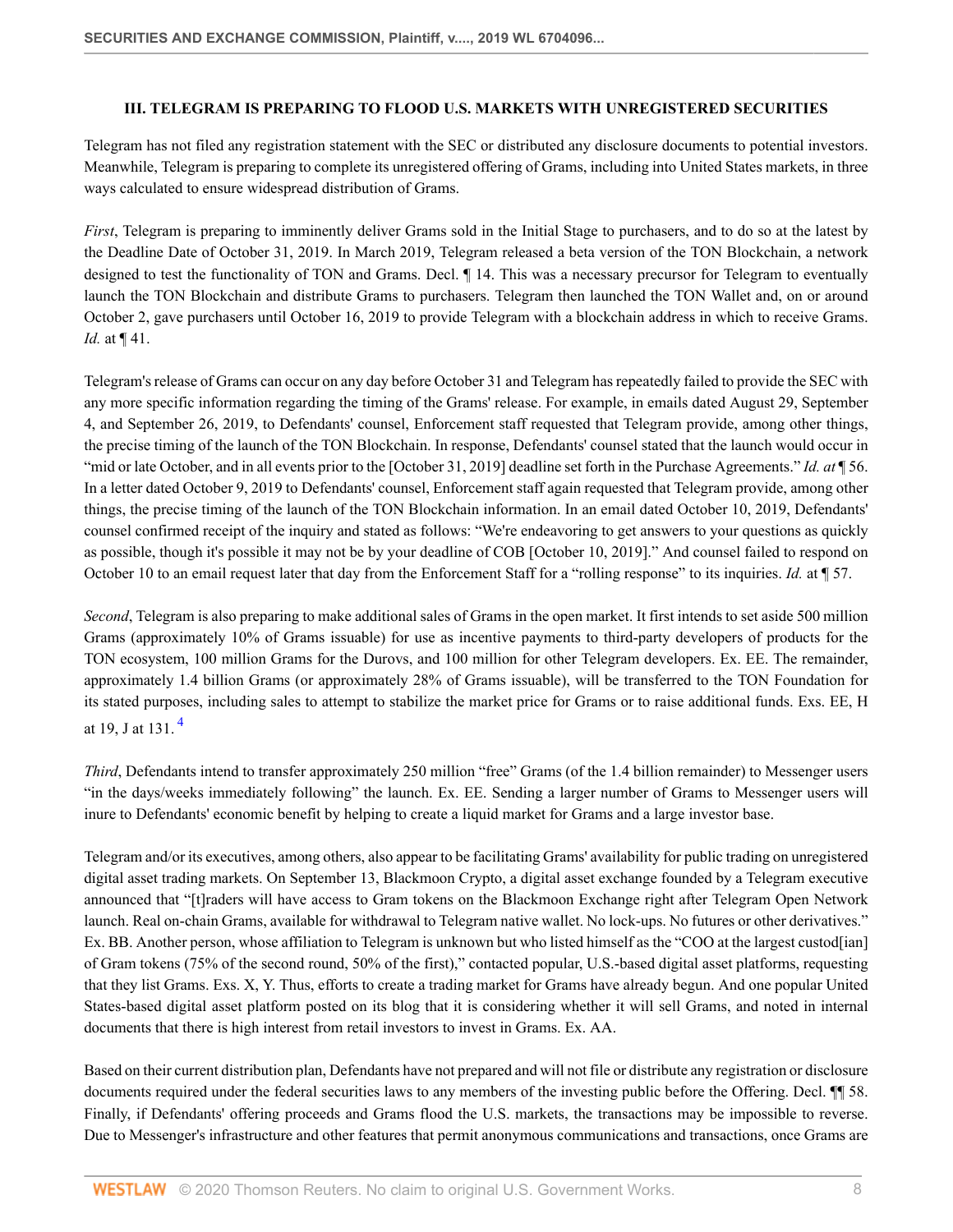distributed to the public at large, it may be difficult, if not impossible, to trace who has purchased Grams and/or who is a current investor in Grams. Although Telegram contemplates requiring Messenger users to fulfill certain "Know Your Customer/Anti-Money Laundering" requirements in order to for users to use future services, Telegram has stated that it "will have no access to this information." Ex. H at 12.

#### *ARGUMENT*

### **I. STATUTORY AND REGULATORY FRAMEWORK**

#### **A. The Registration Requirements of the Securities Act**

The registration provisions contemplate that the offer or sale of securities to the public must be accompanied by the "full disclosure" afforded by registration and delivery of a statutory prospectus containing information necessary to enable investors to make an informed investment decision. *[SEC v. Ralston Purina Co.](http://www.westlaw.com/Link/Document/FullText?findType=Y&serNum=1953121015&pubNum=0000780&originatingDoc=Ifbece8101b6711eab410ab1c3b910894&refType=RP&fi=co_pp_sp_780_124&originationContext=document&vr=3.0&rs=cblt1.0&transitionType=DocumentItem&contextData=(sc.RelatedInfo)#co_pp_sp_780_124)*, 346 U.S. 119, 124 (1953). Registration entails disclosure of "information about the issuer's financial condition, the identity and background of management, and the price and amount of securities to be offered." *SEC v. Cavanagh*[, 1 F. Supp. 2d 337, 360 \(S.D.N.Y. 1997\),](http://www.westlaw.com/Link/Document/FullText?findType=Y&serNum=1998093023&pubNum=0004637&originatingDoc=Ifbece8101b6711eab410ab1c3b910894&refType=RP&fi=co_pp_sp_4637_360&originationContext=document&vr=3.0&rs=cblt1.0&transitionType=DocumentItem&contextData=(sc.RelatedInfo)#co_pp_sp_4637_360) *aff'd, [SEC v. Cavanagh](http://www.westlaw.com/Link/Document/FullText?findType=Y&serNum=1998184147&pubNum=0000506&originatingDoc=Ifbece8101b6711eab410ab1c3b910894&refType=RP&originationContext=document&vr=3.0&rs=cblt1.0&transitionType=DocumentItem&contextData=(sc.RelatedInfo))*, 155 F.3d 129 [\(2d Cir. 1998\)](http://www.westlaw.com/Link/Document/FullText?findType=Y&serNum=1998184147&pubNum=0000506&originatingDoc=Ifbece8101b6711eab410ab1c3b910894&refType=RP&originationContext=document&vr=3.0&rs=cblt1.0&transitionType=DocumentItem&contextData=(sc.RelatedInfo)). "The registration statement is designed to assure public access to material facts bearing on the value of publicly traded securities and is central to the Act's comprehensive scheme for protecting public investors." *SEC v. Aaron*[, 605 F.2d 612,](http://www.westlaw.com/Link/Document/FullText?findType=Y&serNum=1979114503&pubNum=0000350&originatingDoc=Ifbece8101b6711eab410ab1c3b910894&refType=RP&fi=co_pp_sp_350_618&originationContext=document&vr=3.0&rs=cblt1.0&transitionType=DocumentItem&contextData=(sc.RelatedInfo)#co_pp_sp_350_618) [618 \(2d Cir. 1979\)](http://www.westlaw.com/Link/Document/FullText?findType=Y&serNum=1979114503&pubNum=0000350&originatingDoc=Ifbece8101b6711eab410ab1c3b910894&refType=RP&fi=co_pp_sp_350_618&originationContext=document&vr=3.0&rs=cblt1.0&transitionType=DocumentItem&contextData=(sc.RelatedInfo)#co_pp_sp_350_618) (citing *Ralston Purina*[, 346 U.S. at 124](http://www.westlaw.com/Link/Document/FullText?findType=Y&serNum=1953121015&pubNum=0000780&originatingDoc=Ifbece8101b6711eab410ab1c3b910894&refType=RP&fi=co_pp_sp_780_124&originationContext=document&vr=3.0&rs=cblt1.0&transitionType=DocumentItem&contextData=(sc.RelatedInfo)#co_pp_sp_780_124)), *vacated on other grounds, Aaron v. SEC*[, 446 U.S. 680 \(1980\)](http://www.westlaw.com/Link/Document/FullText?findType=Y&serNum=1980116757&pubNum=0000780&originatingDoc=Ifbece8101b6711eab410ab1c3b910894&refType=RP&originationContext=document&vr=3.0&rs=cblt1.0&transitionType=DocumentItem&contextData=(sc.RelatedInfo)).

"By imposing a registration requirement, Congress put the burden on companies issuing securities to inform truthfully the public about themselves and the securities being issued." *SEC v. Platforms Wireless Int'l Corp.*[, 617 F.3d 1072, 1085 \(9th Cir. 2010\)](http://www.westlaw.com/Link/Document/FullText?findType=Y&serNum=2022777318&pubNum=0000506&originatingDoc=Ifbece8101b6711eab410ab1c3b910894&refType=RP&fi=co_pp_sp_506_1085&originationContext=document&vr=3.0&rs=cblt1.0&transitionType=DocumentItem&contextData=(sc.RelatedInfo)#co_pp_sp_506_1085) (citing *[A.C. Frost & Co. v. Coeur D'Alene Mines Corp.](http://www.westlaw.com/Link/Document/FullText?findType=Y&serNum=1941123967&pubNum=0000780&originatingDoc=Ifbece8101b6711eab410ab1c3b910894&refType=RP&fi=co_pp_sp_780_40&originationContext=document&vr=3.0&rs=cblt1.0&transitionType=DocumentItem&contextData=(sc.RelatedInfo)#co_pp_sp_780_40)*, 312 U.S. 38, 40 (1941); Milton H. Cohen, ["TRUTH IN SECURITIES"](http://www.westlaw.com/Link/Document/FullText?findType=Y&serNum=0110357245&pubNum=0003084&originatingDoc=Ifbece8101b6711eab410ab1c3b910894&refType=LR&fi=co_pp_sp_3084_1345&originationContext=document&vr=3.0&rs=cblt1.0&transitionType=DocumentItem&contextData=(sc.RelatedInfo)#co_pp_sp_3084_1345) [REVISITED, 79 Harv. L.Rev. 1340, 1345 \(1966\)\)](http://www.westlaw.com/Link/Document/FullText?findType=Y&serNum=0110357245&pubNum=0003084&originatingDoc=Ifbece8101b6711eab410ab1c3b910894&refType=LR&fi=co_pp_sp_3084_1345&originationContext=document&vr=3.0&rs=cblt1.0&transitionType=DocumentItem&contextData=(sc.RelatedInfo)#co_pp_sp_3084_1345). "When a company fails entirely to register its securities and nonetheless proceeds to sell them generally to the public ... the entire system of mandatory public disclosure is evaded to public detriment." *Id.*

#### **B. Exemptions from Registration and Distributions by Issuers**

Through the inclusion in the Securities Act of exemption provisions from Section 5 registration requirements, like Section 4 of the Securities Act, Congress distinguished between transactions that occur during the process by which securities are distributed to the public in an offering that emanates from the issuer of the securities (which must be registered), and ordinary trading transactions in the market by investors once the securities have come to rest with investors (which are in most cases exempt from registration). *See* [15 U.S.C. § 77d.](http://www.westlaw.com/Link/Document/FullText?findType=L&pubNum=1000546&cite=15USCAS77D&originatingDoc=Ifbece8101b6711eab410ab1c3b910894&refType=LQ&originationContext=document&vr=3.0&rs=cblt1.0&transitionType=DocumentItem&contextData=(sc.RelatedInfo))

In drawing this distinction between issuer distributions and secondary trading, Congress sought to provide the protections afforded by registration both where securities are sold to the public by the issuer, and where they are publicly sold through an intermediary who buys the stock from the issuer with a view to public resale, defined as "underwriters." [15 U.S.C. § 77b\(a\)](http://www.westlaw.com/Link/Document/FullText?findType=L&pubNum=1000546&cite=15USCAS77B&originatingDoc=Ifbece8101b6711eab410ab1c3b910894&refType=RB&originationContext=document&vr=3.0&rs=cblt1.0&transitionType=DocumentItem&contextData=(sc.RelatedInfo)#co_pp_1d77000020cc6) [\(11\)](http://www.westlaw.com/Link/Document/FullText?findType=L&pubNum=1000546&cite=15USCAS77B&originatingDoc=Ifbece8101b6711eab410ab1c3b910894&refType=RB&originationContext=document&vr=3.0&rs=cblt1.0&transitionType=DocumentItem&contextData=(sc.RelatedInfo)#co_pp_1d77000020cc6). Congress enacted a broad definition of underwriter in order to include as underwriters all persons who might operate as conduits for securities being placed into the hands of the investing public. "The term underwriter is not limited to its common definition, but rather is a word of art." *Quinn & Co. v. SEC*[, 452 F.2d 943, 946 \(10th Cir. 1971\).](http://www.westlaw.com/Link/Document/FullText?findType=Y&serNum=1971113797&pubNum=0000350&originatingDoc=Ifbece8101b6711eab410ab1c3b910894&refType=RP&fi=co_pp_sp_350_946&originationContext=document&vr=3.0&rs=cblt1.0&transitionType=DocumentItem&contextData=(sc.RelatedInfo)#co_pp_sp_350_946)

A "distribution" under the Securities Act is equivalent to a public offering of securities. *[Gilligan, Will & Co. v. SEC](http://www.westlaw.com/Link/Document/FullText?findType=Y&serNum=1959110499&pubNum=0000350&originatingDoc=Ifbece8101b6711eab410ab1c3b910894&refType=RP&originationContext=document&vr=3.0&rs=cblt1.0&transitionType=DocumentItem&contextData=(sc.RelatedInfo))*, 267 F.2d 461 [\(2d Cir. 1959\)](http://www.westlaw.com/Link/Document/FullText?findType=Y&serNum=1959110499&pubNum=0000350&originatingDoc=Ifbece8101b6711eab410ab1c3b910894&refType=RP&originationContext=document&vr=3.0&rs=cblt1.0&transitionType=DocumentItem&contextData=(sc.RelatedInfo)). As the Second Circuit observed in *[SEC v. Chinese Consol. Benevolent Ass'n](http://www.westlaw.com/Link/Document/FullText?findType=Y&serNum=1941125268&pubNum=0000350&originatingDoc=Ifbece8101b6711eab410ab1c3b910894&refType=RP&fi=co_pp_sp_350_741&originationContext=document&vr=3.0&rs=cblt1.0&transitionType=DocumentItem&contextData=(sc.RelatedInfo)#co_pp_sp_350_741)*, 120 F.2d 738, 741 (2d Cir. 1941), Section  $4(a)(1)$  "does not in terms or by fair implication protect those who are engaged in steps necessary to the distribution of security issues." As explained in full below, a distribution "comprises 'the entire process by which in the course of a public offering the block of securities is dispersed and ultimately comes to rest in the hands of the investing public."' *[R.A Holman v.](http://www.westlaw.com/Link/Document/FullText?findType=Y&serNum=1966122443&pubNum=0000350&originatingDoc=Ifbece8101b6711eab410ab1c3b910894&refType=RP&fi=co_pp_sp_350_449&originationContext=document&vr=3.0&rs=cblt1.0&transitionType=DocumentItem&contextData=(sc.RelatedInfo)#co_pp_sp_350_449) SEC*[, 366 F.2d 446, 449 \(2d Cir. 1966\)](http://www.westlaw.com/Link/Document/FullText?findType=Y&serNum=1966122443&pubNum=0000350&originatingDoc=Ifbece8101b6711eab410ab1c3b910894&refType=RP&fi=co_pp_sp_350_449&originationContext=document&vr=3.0&rs=cblt1.0&transitionType=DocumentItem&contextData=(sc.RelatedInfo)#co_pp_sp_350_449) *(quoting Lewisohn Copper Corp.*[, 38 S.E.C. 226, 234 \(1958\)](http://www.westlaw.com/Link/Document/FullText?findType=Y&serNum=1958056986&pubNum=0001039&originatingDoc=Ifbece8101b6711eab410ab1c3b910894&refType=CA&fi=co_pp_sp_1039_234&originationContext=document&vr=3.0&rs=cblt1.0&transitionType=DocumentItem&contextData=(sc.RelatedInfo)#co_pp_sp_1039_234)).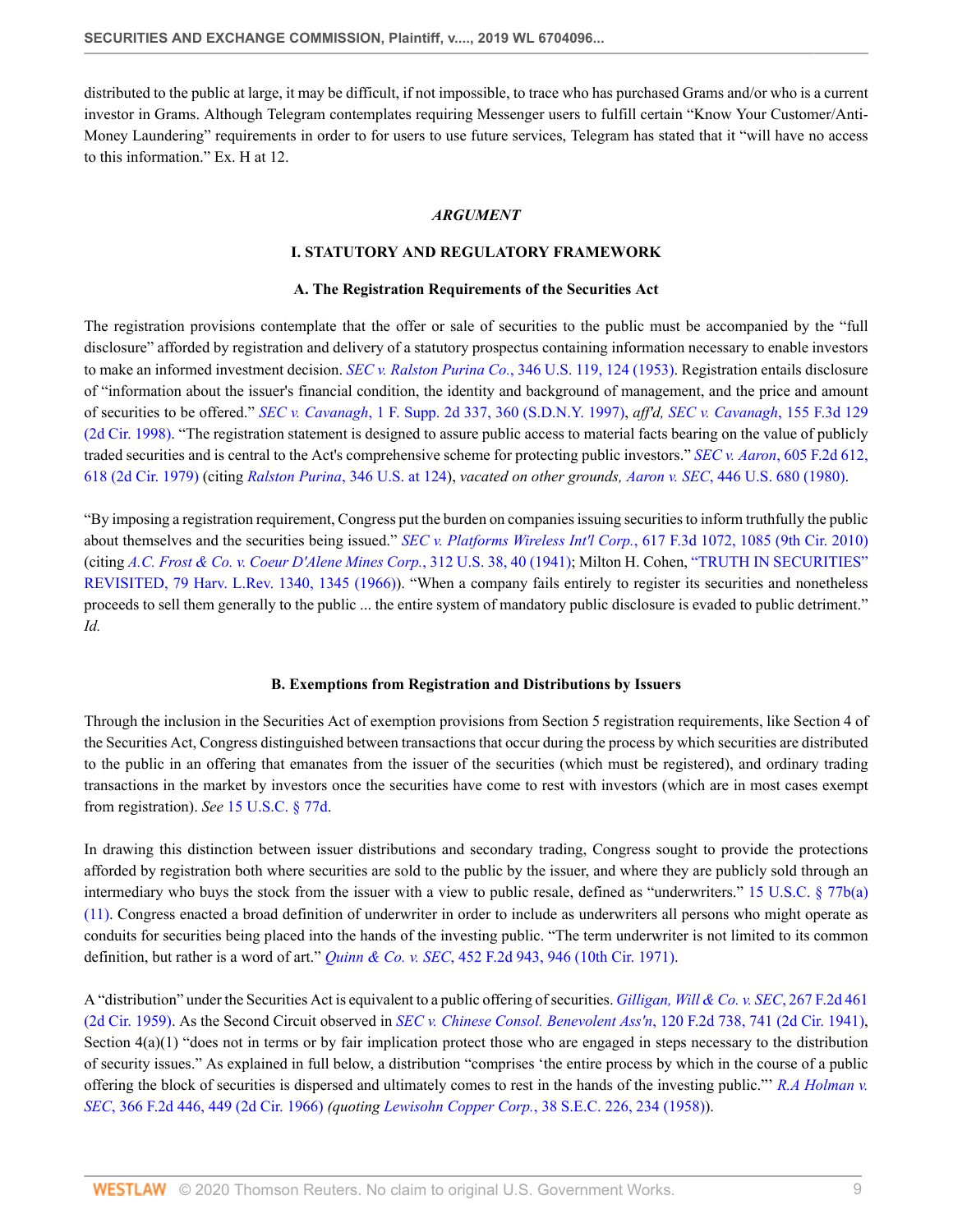A public distribution by issuers and underwriters is not exempt from the registration requirements of Section 5 under Section 4 and requires registration pursuant to Section 5 unless some other exemption or safe harbor applies. Such exemptions and safe harbors have been structured to exempt from the registration requirements of Section 5 transactions where the purpose and protections of registration have been otherwise satisfied or are unnecessary. In addition, the burden to establish entitlement to an exemption is on the party claiming it and "[t]he exemption relied upon must be strictly construed against the person claiming its benefit, as public policy strongly supports registration." *Quinn*[, 452 F.2d at 946](http://www.westlaw.com/Link/Document/FullText?findType=Y&serNum=1971113797&pubNum=0000350&originatingDoc=Ifbece8101b6711eab410ab1c3b910894&refType=RP&fi=co_pp_sp_350_946&originationContext=document&vr=3.0&rs=cblt1.0&transitionType=DocumentItem&contextData=(sc.RelatedInfo)#co_pp_sp_350_946) (citations omitted).

### **II. STANDARD FOR INJUNCTIVE RELIEF IN SEC ACTIONS**

Section 20(b) of the Securities Act authorizes the SEC, upon a proper showing, to seek and obtain in federal district court a "temporary injunction or restraining order" when "any person is engaged or about to engage in any acts ... which constitute or will constitute a violation" of the securities laws. [15 U.S.C. § 77t\(b\).](http://www.westlaw.com/Link/Document/FullText?findType=L&pubNum=1000546&cite=15USCAS77T&originatingDoc=Ifbece8101b6711eab410ab1c3b910894&refType=RB&originationContext=document&vr=3.0&rs=cblt1.0&transitionType=DocumentItem&contextData=(sc.RelatedInfo)#co_pp_a83b000018c76) As the Third Circuit recently said, "the most basic rule of preventive injunctive relief [is] that the plaintiff must show a cognizable risk of future harm." *SEC v. Gentile*, F.3d \_\_, No. 18-1242, [2019 WL 4686251, at \\*4 \(3d Cir. Sept. 26, 2019\)](http://www.westlaw.com/Link/Document/FullText?findType=Y&serNum=2049267945&pubNum=0000999&originatingDoc=Ifbece8101b6711eab410ab1c3b910894&refType=RP&originationContext=document&vr=3.0&rs=cblt1.0&transitionType=DocumentItem&contextData=(sc.RelatedInfo)) (citation omitted). A "proper showing" requires that the Commission demonstrate (1) a *prima facie* case that a violation of the federal securities laws has occurred and (2) a likelihood that a violation will occur again in the future. *SEC v. Unifund SAL*[, 910 F.2d 1028, 1037 \(2d Cir. 1990\)](http://www.westlaw.com/Link/Document/FullText?findType=Y&serNum=1990120987&pubNum=0000350&originatingDoc=Ifbece8101b6711eab410ab1c3b910894&refType=RP&fi=co_pp_sp_350_1037&originationContext=document&vr=3.0&rs=cblt1.0&transitionType=DocumentItem&contextData=(sc.RelatedInfo)#co_pp_sp_350_1037). The Commission need not show risk of irreparable injury or the unavailability of remedies at law. *Id.* [at 1036.](http://www.westlaw.com/Link/Document/FullText?findType=Y&serNum=1990120987&pubNum=0000350&originatingDoc=Ifbece8101b6711eab410ab1c3b910894&refType=RP&fi=co_pp_sp_350_1036&originationContext=document&vr=3.0&rs=cblt1.0&transitionType=DocumentItem&contextData=(sc.RelatedInfo)#co_pp_sp_350_1036) "[B]y making the showing required by statute that the defendant 'is engaged or about to engage' in illegal acts, the Commission is seeking to protect the public interest." *[SEC](http://www.westlaw.com/Link/Document/FullText?findType=Y&serNum=1975110788&pubNum=0000350&originatingDoc=Ifbece8101b6711eab410ab1c3b910894&refType=RP&fi=co_pp_sp_350_808&originationContext=document&vr=3.0&rs=cblt1.0&transitionType=DocumentItem&contextData=(sc.RelatedInfo)#co_pp_sp_350_808) v. Mgmt. Dynamics, Inc.*[, 515 F.2d 801, 808 \(2d Cir. 1975\)](http://www.westlaw.com/Link/Document/FullText?findType=Y&serNum=1975110788&pubNum=0000350&originatingDoc=Ifbece8101b6711eab410ab1c3b910894&refType=RP&fi=co_pp_sp_350_808&originationContext=document&vr=3.0&rs=cblt1.0&transitionType=DocumentItem&contextData=(sc.RelatedInfo)#co_pp_sp_350_808). Accordingly, and because the Commission is "not ... an ordinary litigant, but ... a statutory guardian charged with safeguarding the public interest in enforcing the securities laws," its burden to secure temporary or preliminary relief is less than that of a private party. *Id.*

# **III. DEFENDANTS SHOULD BE TEMPORARILY RESTRAINED AND PRELIMINARILY ENJOINED FROM ONGOING AND ADDITIONAL UNREGISTERED OFFERS AND SALES OF SECURITIES**

A *prima facie* case for a Section 5 violation requires: (1) no registration statement was filed or in effect as to the transaction; (2) the defendant directly or indirectly sold or offered to sell the securities; and (3) the sale or offer was made through interstate commerce. *See, e.g., Cavanagh*[, 445 F.3d at 111 n. 13 \(2d Cir. 2006\)](http://www.westlaw.com/Link/Document/FullText?findType=Y&serNum=2008886926&pubNum=0000506&originatingDoc=Ifbece8101b6711eab410ab1c3b910894&refType=RP&fi=co_pp_sp_506_111&originationContext=document&vr=3.0&rs=cblt1.0&transitionType=DocumentItem&contextData=(sc.RelatedInfo)#co_pp_sp_506_111) (citations and internal quotations omitted). The SEC need not prove scienter. *[SEC v. Universal Major Industries Corp.](http://www.westlaw.com/Link/Document/FullText?findType=Y&serNum=1976125738&pubNum=0000350&originatingDoc=Ifbece8101b6711eab410ab1c3b910894&refType=RP&fi=co_pp_sp_350_1047&originationContext=document&vr=3.0&rs=cblt1.0&transitionType=DocumentItem&contextData=(sc.RelatedInfo)#co_pp_sp_350_1047)*, 546 F.2d 1044, 1047 (2d Cir. 1976). If the SEC establishes a *prima facie* case, the burden shifts to the defendant to prove that his securities transactions were exempt from the registration requirements. *Ralston Purina*[, 346 U.S. at 126;](http://www.westlaw.com/Link/Document/FullText?findType=Y&serNum=1953121015&pubNum=0000780&originatingDoc=Ifbece8101b6711eab410ab1c3b910894&refType=RP&fi=co_pp_sp_780_126&originationContext=document&vr=3.0&rs=cblt1.0&transitionType=DocumentItem&contextData=(sc.RelatedInfo)#co_pp_sp_780_126) *Cavanagh*[, 155 F.3d at 133\)](http://www.westlaw.com/Link/Document/FullText?findType=Y&serNum=1998184147&pubNum=0000506&originatingDoc=Ifbece8101b6711eab410ab1c3b910894&refType=RP&fi=co_pp_sp_506_133&originationContext=document&vr=3.0&rs=cblt1.0&transitionType=DocumentItem&contextData=(sc.RelatedInfo)#co_pp_sp_506_133). "Any exemption from this [registration] requirement must be strictly construed." *Aaron*[, 605 F.2d at 618](http://www.westlaw.com/Link/Document/FullText?findType=Y&serNum=1979114503&pubNum=0000350&originatingDoc=Ifbece8101b6711eab410ab1c3b910894&refType=RP&fi=co_pp_sp_350_618&originationContext=document&vr=3.0&rs=cblt1.0&transitionType=DocumentItem&contextData=(sc.RelatedInfo)#co_pp_sp_350_618) (citing *[SEC v. N. American Research & Dev. Corp.](http://www.westlaw.com/Link/Document/FullText?findType=Y&serNum=1970117478&pubNum=0000350&originatingDoc=Ifbece8101b6711eab410ab1c3b910894&refType=RP&fi=co_pp_sp_350_71&originationContext=document&vr=3.0&rs=cblt1.0&transitionType=DocumentItem&contextData=(sc.RelatedInfo)#co_pp_sp_350_71)*, 424 F.2d 63, 71-72 [\(2d Cir. 1970\)](http://www.westlaw.com/Link/Document/FullText?findType=Y&serNum=1970117478&pubNum=0000350&originatingDoc=Ifbece8101b6711eab410ab1c3b910894&refType=RP&fi=co_pp_sp_350_71&originationContext=document&vr=3.0&rs=cblt1.0&transitionType=DocumentItem&contextData=(sc.RelatedInfo)#co_pp_sp_350_71)).

At bottom, Telegram claims Grams were and are not subject to the registration requirements because, Telegram claims, Grams are not "securities" under the Securities Act. Considering the economic substance of purchases of Grams, however, makes clear that Grams are quintessential "investment contracts" and therefore securities. Telegram should have complied with the registration requirements of the Securities Act relating to its offers and sales to Initial Purchasers with the SEC, and must register its impending offers and sales of Grams to the investing public. Because it has not done so, Telegram has violated and is on the precipice of violating the Securities Act and should be enjoined.

## **A. The Commission Has Made a Prima Facie Showing That the Defendants Have Violated the Securities Act**

## *1. Grams are "Investment Contracts" and, Therefore, "Securities"*

Defendants sold and are about to offer and sell Grams, which are securities. This satisfies the first element of the SEC's*prima facie* case of a Section 5 violation. Section 2(a)(1) of the Securities Act includes "investment contract[s]" in the definition of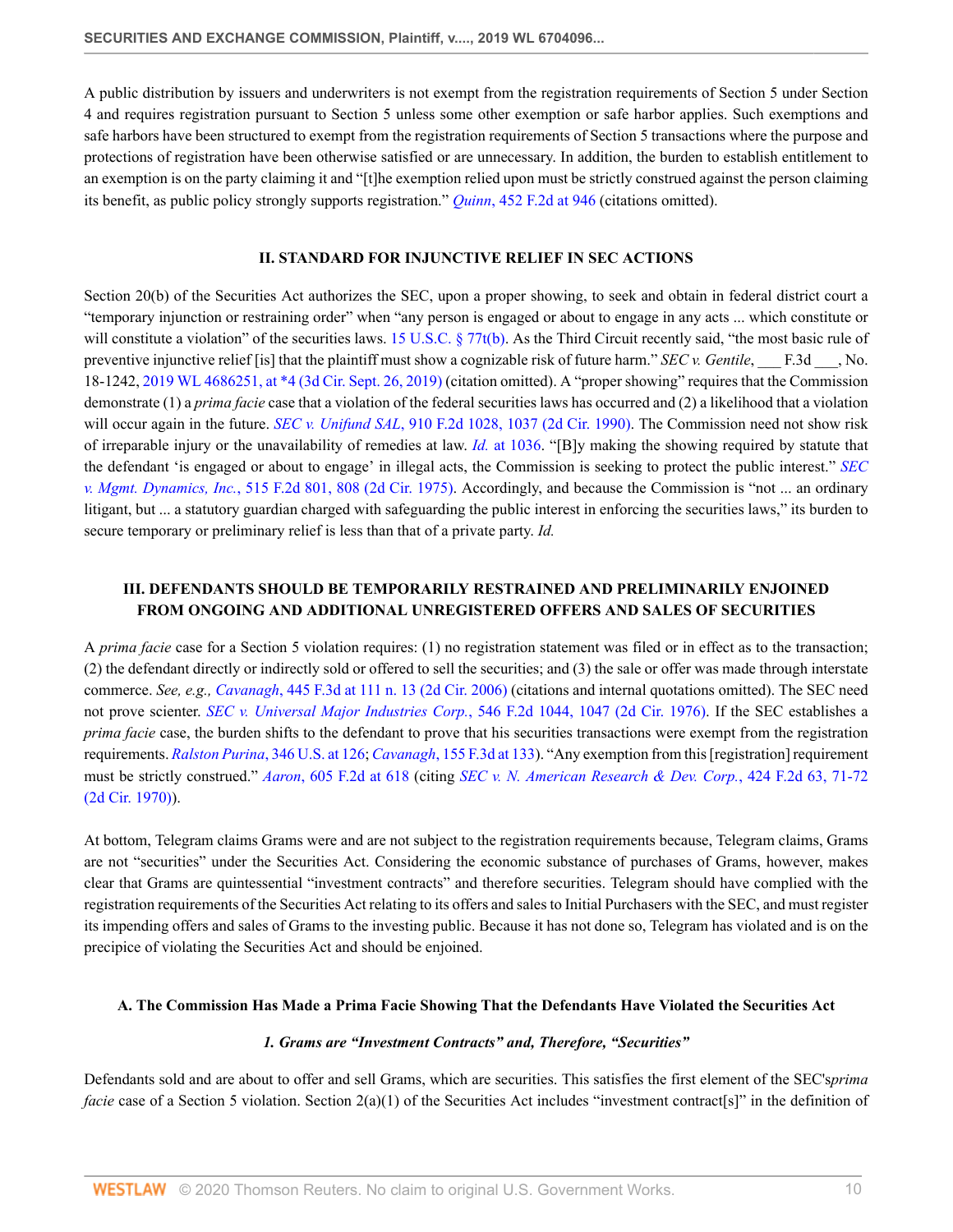"security." 15 U.S.C.  $\S$  77b(a)(1). The interests offered and sold in Grams are investment contracts and therefore securities under *SEC v. W.J. Howey*[, 328 U.S. 293 \(1946\)](http://www.westlaw.com/Link/Document/FullText?findType=Y&serNum=1946116181&pubNum=0000780&originatingDoc=Ifbece8101b6711eab410ab1c3b910894&refType=RP&originationContext=document&vr=3.0&rs=cblt1.0&transitionType=DocumentItem&contextData=(sc.RelatedInfo)).

The *Howey* test asks whether there was: (1) an investment of money, (2) in a common enterprise, (3) with a reasonable expectation of profits to be derived from the entrepreneurial or managerial efforts of others. *Id.* [at 301;](http://www.westlaw.com/Link/Document/FullText?findType=Y&serNum=1946116181&pubNum=0000780&originatingDoc=Ifbece8101b6711eab410ab1c3b910894&refType=RP&fi=co_pp_sp_780_301&originationContext=document&vr=3.0&rs=cblt1.0&transitionType=DocumentItem&contextData=(sc.RelatedInfo)#co_pp_sp_780_301) *see also [SEC v. Edwards](http://www.westlaw.com/Link/Document/FullText?findType=Y&serNum=2004059145&pubNum=0000780&originatingDoc=Ifbece8101b6711eab410ab1c3b910894&refType=RP&fi=co_pp_sp_780_393&originationContext=document&vr=3.0&rs=cblt1.0&transitionType=DocumentItem&contextData=(sc.RelatedInfo)#co_pp_sp_780_393)*, [540 U.S. 389, 393 \(2004\).](http://www.westlaw.com/Link/Document/FullText?findType=Y&serNum=2004059145&pubNum=0000780&originatingDoc=Ifbece8101b6711eab410ab1c3b910894&refType=RP&fi=co_pp_sp_780_393&originationContext=document&vr=3.0&rs=cblt1.0&transitionType=DocumentItem&contextData=(sc.RelatedInfo)#co_pp_sp_780_393) This definition embodies a "flexible rather than a static principle, one that is capable of adaptation to meet the countless and variable schemes devised by those who seek the use of the money of others on the promise of profits." *Howey*[, 328 U.S. at 299](http://www.westlaw.com/Link/Document/FullText?findType=Y&serNum=1946116181&pubNum=0000780&originatingDoc=Ifbece8101b6711eab410ab1c3b910894&refType=RP&fi=co_pp_sp_780_299&originationContext=document&vr=3.0&rs=cblt1.0&transitionType=DocumentItem&contextData=(sc.RelatedInfo)#co_pp_sp_780_299); *see also Reves v. Ernst & Young*[, 494 U.S. 56, 60-61 \(1990\)](http://www.westlaw.com/Link/Document/FullText?findType=Y&serNum=1990038585&pubNum=0000780&originatingDoc=Ifbece8101b6711eab410ab1c3b910894&refType=RP&fi=co_pp_sp_780_60&originationContext=document&vr=3.0&rs=cblt1.0&transitionType=DocumentItem&contextData=(sc.RelatedInfo)#co_pp_sp_780_60) (Congress crafted "a definition of 'security' sufficiently broad to encompass virtually any instrument that might be sold as an investment"). As the Supreme Court has recognized, "Congress intended the application of these [securities] statutes to turn on the economic realities underlying a transaction, and not on the name appended." *[United Hous. Found., Inc v. Forman](http://www.westlaw.com/Link/Document/FullText?findType=Y&serNum=1975129810&pubNum=0000780&originatingDoc=Ifbece8101b6711eab410ab1c3b910894&refType=RP&fi=co_pp_sp_780_849&originationContext=document&vr=3.0&rs=cblt1.0&transitionType=DocumentItem&contextData=(sc.RelatedInfo)#co_pp_sp_780_849)*, 421 U.S. 837, 849 (1975). Courts are particularly vigilant to avoid reading the *Howey* test to permit "unscrupulous marketers of investments" to cleverly evade the securities laws. *Edwards*[, 540 U.S. at 394](http://www.westlaw.com/Link/Document/FullText?findType=Y&serNum=2004059145&pubNum=0000780&originatingDoc=Ifbece8101b6711eab410ab1c3b910894&refType=RP&fi=co_pp_sp_780_394&originationContext=document&vr=3.0&rs=cblt1.0&transitionType=DocumentItem&contextData=(sc.RelatedInfo)#co_pp_sp_780_394). Here, all three *Howey* factors are met.

*First*, Defendants solicited and received payments of "money" in exchange for a promise to deliver Grams when they directed the Purchasers to remit Euros and U.S. Dollars for Grams.

*Second*, the Purchasers' assets were pooled for Telegram's business ventures and they were led to believe that their fortunes would rise and fall together, and with Defendants'. In the Second Circuit, a common enterprise can be established by showing "horizontal commonality," *i.e.*, "the tying of each individual investor's fortunes to the fortunes of the other investors by the pooling of assets." *Revak v. SEC Realty Corp.*[, 18 F.3d 81, 88 \(2d Cir. 1994\).](http://www.westlaw.com/Link/Document/FullText?findType=Y&serNum=1994054263&pubNum=0000506&originatingDoc=Ifbece8101b6711eab410ab1c3b910894&refType=RP&fi=co_pp_sp_506_88&originationContext=document&vr=3.0&rs=cblt1.0&transitionType=DocumentItem&contextData=(sc.RelatedInfo)#co_pp_sp_506_88)

Courts that have found commonality recognize that it is sufficient that "each investor was entitled to receive returns directly proportionate to his or her investment stake," "either for direct distribution or as an increase in the value of the investment." *[SEC](http://www.westlaw.com/Link/Document/FullText?findType=Y&serNum=2001766305&pubNum=0000506&originatingDoc=Ifbece8101b6711eab410ab1c3b910894&refType=RP&fi=co_pp_sp_506_46&originationContext=document&vr=3.0&rs=cblt1.0&transitionType=DocumentItem&contextData=(sc.RelatedInfo)#co_pp_sp_506_46) v. SG Ltd.*[, 265 F.3d 42, 46-47, 51 \(1st Cir. 2001\)](http://www.westlaw.com/Link/Document/FullText?findType=Y&serNum=2001766305&pubNum=0000506&originatingDoc=Ifbece8101b6711eab410ab1c3b910894&refType=RP&fi=co_pp_sp_506_46&originationContext=document&vr=3.0&rs=cblt1.0&transitionType=DocumentItem&contextData=(sc.RelatedInfo)#co_pp_sp_506_46) (finding horizontal commonality); *accord [SEC v. Infinity Grp. Co.](http://www.westlaw.com/Link/Document/FullText?findType=Y&serNum=2000301951&pubNum=0000506&originatingDoc=Ifbece8101b6711eab410ab1c3b910894&refType=RP&fi=co_pp_sp_506_188&originationContext=document&vr=3.0&rs=cblt1.0&transitionType=DocumentItem&contextData=(sc.RelatedInfo)#co_pp_sp_506_188)*, 212 F.3d [180, 188 \(3d Cir. 2000\)](http://www.westlaw.com/Link/Document/FullText?findType=Y&serNum=2000301951&pubNum=0000506&originatingDoc=Ifbece8101b6711eab410ab1c3b910894&refType=RP&fi=co_pp_sp_506_188&originationContext=document&vr=3.0&rs=cblt1.0&transitionType=DocumentItem&contextData=(sc.RelatedInfo)#co_pp_sp_506_188) (finding horizontal commonality where the "return on investment was to be apportioned according to the amounts committed by the investor" and was "directly proportional to the amount of that investment"). A common enterprise can be established if there is "a direct relationship between the fortunes of the investor and seller or promoter of the investment such that 'their fortunes rise and fall together,"' *[Rocky Aspen Management 204 LLC v. Hanford Holdings LLC](http://www.westlaw.com/Link/Document/FullText?findType=Y&serNum=2040979222&pubNum=0007903&originatingDoc=Ifbece8101b6711eab410ab1c3b910894&refType=RP&fi=co_pp_sp_7903_165&originationContext=document&vr=3.0&rs=cblt1.0&transitionType=DocumentItem&contextData=(sc.RelatedInfo)#co_pp_sp_7903_165)*, 230 F. Supp.3d [159, 165 \(S.D.N.Y. 2017\)](http://www.westlaw.com/Link/Document/FullText?findType=Y&serNum=2040979222&pubNum=0007903&originatingDoc=Ifbece8101b6711eab410ab1c3b910894&refType=RP&fi=co_pp_sp_7903_165&originationContext=document&vr=3.0&rs=cblt1.0&transitionType=DocumentItem&contextData=(sc.RelatedInfo)#co_pp_sp_7903_165) (quoting *In re Gas Reclamation, Inc. Secs. Litig.*[, 659 F. Supp. 493, 501-02 \(S.D.N.Y. 1987\)](http://www.westlaw.com/Link/Document/FullText?findType=Y&serNum=1987046940&pubNum=0000345&originatingDoc=Ifbece8101b6711eab410ab1c3b910894&refType=RP&fi=co_pp_sp_345_501&originationContext=document&vr=3.0&rs=cblt1.0&transitionType=DocumentItem&contextData=(sc.RelatedInfo)#co_pp_sp_345_501)).

Here, Telegram told Purchasers it would pool the proceeds of the Gram sales to develop the Grams themselves, the TON Blockchain, the TON Wallet and related Telegram products and told the Purchasers and others that it will use future proceeds from future sales of Grams by the TON Foundation to support the Gram and TON Blockchain ecosystem. Moreover, the fortunes of a Gram purchaser rises and falls together with the fortunes of other purchasers, of Telegram itself, and of Telegram's principals and developers. This is so because if the price of Gram rises or falls, it rises and falls for all Gram purchasers, because the TON Foundation will continue to hold a significant portion of Grams, and because Telegram developers and executives will receive Grams as incentive compensation. *See SG Ltd.*[, 265 F.3d at 51](http://www.westlaw.com/Link/Document/FullText?findType=Y&serNum=2001766305&pubNum=0000506&originatingDoc=Ifbece8101b6711eab410ab1c3b910894&refType=RP&fi=co_pp_sp_506_51&originationContext=document&vr=3.0&rs=cblt1.0&transitionType=DocumentItem&contextData=(sc.RelatedInfo)#co_pp_sp_506_51) (finding horizontal commonality and recognizing that it is sufficient that "each investor was entitled to receive returns directly proportionate to his or her investment stake," "either for direct distribution or as an increase in the value of the investment"); *see also Infinity Grp. Co.*[, 212 F.3d at 188-89](http://www.westlaw.com/Link/Document/FullText?findType=Y&serNum=2000301951&pubNum=0000506&originatingDoc=Ifbece8101b6711eab410ab1c3b910894&refType=RP&fi=co_pp_sp_506_188&originationContext=document&vr=3.0&rs=cblt1.0&transitionType=DocumentItem&contextData=(sc.RelatedInfo)#co_pp_sp_506_188).

*Third*, purchasers of Grams were led by Telegram to reasonably expect profits, and, specifically, that these profits would derive from the entrepreneurial and managerial efforts of Telegram and its "team." The term "profit" as used in *Howey* includes "income or return ... or the increased value of the investment," including a preset fixed return. *Edwards*[, 540 U.S. at 394.](http://www.westlaw.com/Link/Document/FullText?findType=Y&serNum=2004059145&pubNum=0000780&originatingDoc=Ifbece8101b6711eab410ab1c3b910894&refType=RP&fi=co_pp_sp_780_394&originationContext=document&vr=3.0&rs=cblt1.0&transitionType=DocumentItem&contextData=(sc.RelatedInfo)#co_pp_sp_780_394) Here, Telegram told at least some Purchasers (and, therefore, the market) that Grams would be available on "major" exchanges by early 2019. It also repeatedly stated that the "ecosystem" of hundreds of millions of Telegram users that would "drive the demand and value" of Grams. In doing so, Telegram also repeatedly emphasized the quality of its "team" and listed specific steps that they would take to create the TON ecosystem in the future, which features would not be completely ready upon the launch of Grams. Telegram also told and is telling purchasers that Grams will be sold according to a formula that guarantees an increase in the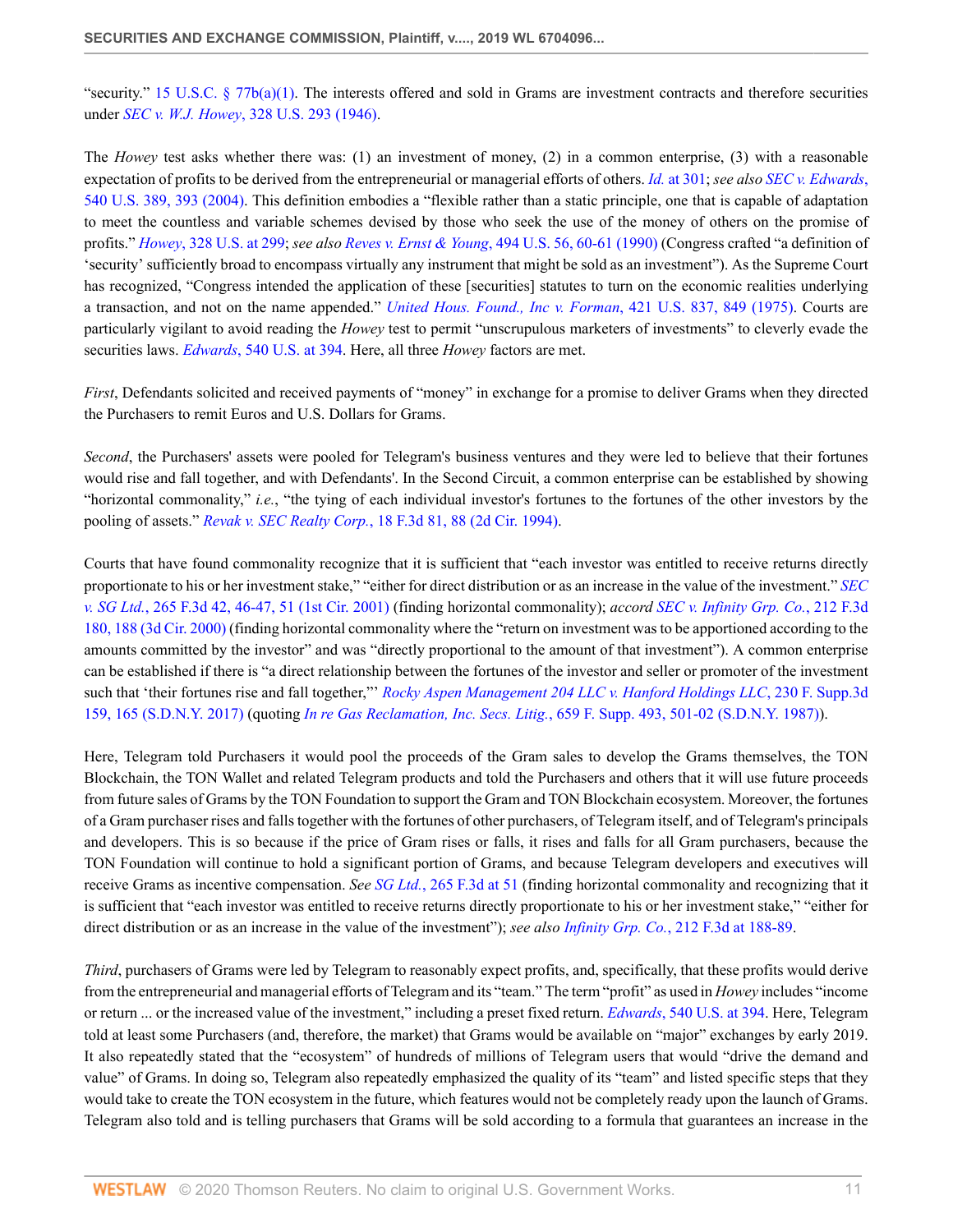price of Grams over time, such that the price at launch could potentially "double" for the Purchasers. Finally, Telegram told and is telling purchasers that it will develop products that will require the use of Grams, such that potential users will want to buy Grams, driving their "demand" and "value."

The foregoing more than suffices to meet *Howey's* last prong, where the essential inquiry is "whether the efforts made by those other than the investor are the undeniably significant ones, those essential managerial efforts which affect the failure or success of the enterprise." *[SEC v. Glenn W. Turner Enters., Inc.](http://www.westlaw.com/Link/Document/FullText?findType=Y&serNum=1973108745&pubNum=0000350&originatingDoc=Ifbece8101b6711eab410ab1c3b910894&refType=RP&fi=co_pp_sp_350_482&originationContext=document&vr=3.0&rs=cblt1.0&transitionType=DocumentItem&contextData=(sc.RelatedInfo)#co_pp_sp_350_482)*, 474 F.2d 476, 482 (9th Cir. 1973); *see also [Cont'l Mktg., Corp. v. SEC](http://www.westlaw.com/Link/Document/FullText?findType=Y&serNum=1967119048&pubNum=0000350&originatingDoc=Ifbece8101b6711eab410ab1c3b910894&refType=RP&fi=co_pp_sp_350_470&originationContext=document&vr=3.0&rs=cblt1.0&transitionType=DocumentItem&contextData=(sc.RelatedInfo)#co_pp_sp_350_470)*, [387 F.2d 466, 470-71 \(10th Cir. 1967\)](http://www.westlaw.com/Link/Document/FullText?findType=Y&serNum=1967119048&pubNum=0000350&originatingDoc=Ifbece8101b6711eab410ab1c3b910894&refType=RP&fi=co_pp_sp_350_470&originationContext=document&vr=3.0&rs=cblt1.0&transitionType=DocumentItem&contextData=(sc.RelatedInfo)#co_pp_sp_350_470) (promoters' efforts to "develop" a "structure into which investors entered" was part of efforts to increase the value of the investment).

# *2. Grams Are Not Excluded From the Definition of Security Because of the Characterization Given to Them by Telegram And They Have No "Use" Other Than As Investment Contracts*

Defendants may seek to argue that Grams are not securities under the federal securities laws because they have characteristics of a fiat currency. The label that is put on a financial instrument does not determine its characterization under the federal securities laws. Rather, the economic substance of these transactions makes clear that any label that Telegram puts on the Gram makes no difference. In analyzing whether something is a security, "form should be disregarded for substance." *[Tcherepnin v. Knight](http://www.westlaw.com/Link/Document/FullText?findType=Y&serNum=1967137679&pubNum=0000780&originatingDoc=Ifbece8101b6711eab410ab1c3b910894&refType=RP&fi=co_pp_sp_780_336&originationContext=document&vr=3.0&rs=cblt1.0&transitionType=DocumentItem&contextData=(sc.RelatedInfo)#co_pp_sp_780_336)*, [389 U.S. 332, 336 \(1967\)](http://www.westlaw.com/Link/Document/FullText?findType=Y&serNum=1967137679&pubNum=0000780&originatingDoc=Ifbece8101b6711eab410ab1c3b910894&refType=RP&fi=co_pp_sp_780_336&originationContext=document&vr=3.0&rs=cblt1.0&transitionType=DocumentItem&contextData=(sc.RelatedInfo)#co_pp_sp_780_336); *see also Forman*[, 421 U.S. 837, 849 \(1975\)](http://www.westlaw.com/Link/Document/FullText?findType=Y&serNum=1975129810&pubNum=0000780&originatingDoc=Ifbece8101b6711eab410ab1c3b910894&refType=RP&fi=co_pp_sp_780_849&originationContext=document&vr=3.0&rs=cblt1.0&transitionType=DocumentItem&contextData=(sc.RelatedInfo)#co_pp_sp_780_849). As one court in this Circuit held, "simply labeling an investment opportunity as 'virtual currency' or 'cryptocurrency' does not transform an investment contract—a security—into a currency." *Zaslavskiy*[, 2018 WL 4346339, at \\*7](http://www.westlaw.com/Link/Document/FullText?findType=Y&serNum=2045478682&pubNum=0000999&originatingDoc=Ifbece8101b6711eab410ab1c3b910894&refType=RP&originationContext=document&vr=3.0&rs=cblt1.0&transitionType=DocumentItem&contextData=(sc.RelatedInfo)).

Defendants may also argue that because holders can "use" Grams for unspecified other purposes, the Purchasers bought them for "use" or "consumption," and not investment. Here, even if Defendants' intent is to issue Grams to encourage the development of products that would require the use of the tokens in a blockchain-based ecosystem, building such an ecosystem has required and will require Defendants' efforts before any Grams could be used within it. Defendants' supposed plan that the tokens would, one day, be useful in that ecosystem that they had not built does not alter the nature of Defendants' promise to the Purchasers and others. Defendants offered and sold the investment opportunity to profit from their development of that ecosystem. Defendants' fund-raising effort to obtain capital thus bears all the hallmarks of a securities offering. Accordingly, at least one court has already rejected the argument that because tokens could have theoretical "utility" they are withdrawn from the broad ambit of instruments that the securities laws are meant to capture. *See Solis v. Latium Networks, Inc.*[, No. 18 Civ. 10255, 2018 WL](http://www.westlaw.com/Link/Document/FullText?findType=Y&serNum=2047058046&pubNum=0000999&originatingDoc=Ifbece8101b6711eab410ab1c3b910894&refType=RP&originationContext=document&vr=3.0&rs=cblt1.0&transitionType=DocumentItem&contextData=(sc.RelatedInfo)) [6445543, at \\*3 \(D.N.J. Dec. 10, 2018\)](http://www.westlaw.com/Link/Document/FullText?findType=Y&serNum=2047058046&pubNum=0000999&originatingDoc=Ifbece8101b6711eab410ab1c3b910894&refType=RP&originationContext=document&vr=3.0&rs=cblt1.0&transitionType=DocumentItem&contextData=(sc.RelatedInfo)) (denying motion to dismiss unregistered sales claim, noting that "[n]otwithstanding the functionality of the ... tokens (i.e., to pay for labor on [the issuer's] platform), the Complaint details myriad ways in which 'Defendants led investors ... to expect a profit from the purchase of ... tokens.").

The fundamental nature of the transactions at issue here makes further far-fetched any contention that Grams have been purchased or will be purchased in the near future for anything other than to speculate on the future price of Grams. As noted, no consumptive use existed at the time of sales to Initial Purchasers and no consumptive uses currently exist. *[SEC v. Feng](http://www.westlaw.com/Link/Document/FullText?findType=Y&serNum=2048967119&pubNum=0000506&originatingDoc=Ifbece8101b6711eab410ab1c3b910894&refType=RP&fi=co_pp_sp_506_730&originationContext=document&vr=3.0&rs=cblt1.0&transitionType=DocumentItem&contextData=(sc.RelatedInfo)#co_pp_sp_506_730)*, 935 F.3d [721, 730-31 \(9th Cir. 2019\)](http://www.westlaw.com/Link/Document/FullText?findType=Y&serNum=2048967119&pubNum=0000506&originatingDoc=Ifbece8101b6711eab410ab1c3b910894&refType=RP&fi=co_pp_sp_506_730&originationContext=document&vr=3.0&rs=cblt1.0&transitionType=DocumentItem&contextData=(sc.RelatedInfo)#co_pp_sp_506_730) (reasonable expectation of profit prong met even when "the investors' primary reason to participate" in scheme was consumptive). Whereas Telegram has not yet created any functionality, as noted above, it has promoted and sought to create an immediate trading platform for purchase and sale of Grams. Moreover, the amounts offered and sold to purchasers did not and will not correlate to amounts indicative of consumptive intent. *See [Cameron v. Outdoor Resorts of](http://www.westlaw.com/Link/Document/FullText?findType=Y&serNum=1979115056&pubNum=0000350&originatingDoc=Ifbece8101b6711eab410ab1c3b910894&refType=RP&fi=co_pp_sp_350_193&originationContext=document&vr=3.0&rs=cblt1.0&transitionType=DocumentItem&contextData=(sc.RelatedInfo)#co_pp_sp_350_193) America*[, 608 F.2d 187, 193 \(5th Cir. 1979\)](http://www.westlaw.com/Link/Document/FullText?findType=Y&serNum=1979115056&pubNum=0000350&originatingDoc=Ifbece8101b6711eab410ab1c3b910894&refType=RP&fi=co_pp_sp_350_193&originationContext=document&vr=3.0&rs=cblt1.0&transitionType=DocumentItem&contextData=(sc.RelatedInfo)#co_pp_sp_350_193) (purchase of unlimited units that the purchaser "manifestly could not use" indicates investment, not consumptive intent); *SEC v. SG Ltd.*[, 265 F.3d 42, 54 \(1st Cir. 2001\)](http://www.westlaw.com/Link/Document/FullText?findType=Y&serNum=2001766305&pubNum=0000506&originatingDoc=Ifbece8101b6711eab410ab1c3b910894&refType=RP&fi=co_pp_sp_506_54&originationContext=document&vr=3.0&rs=cblt1.0&transitionType=DocumentItem&contextData=(sc.RelatedInfo)#co_pp_sp_506_54) (representations that "fueled expectations of profit" enough to meet third prong). To the contrary, Initial Purchasers in the Offering constituted large hedge funds and other high net worth individuals, suggesting they purchased large quantities of Grams with view of profiting from an increase in their value upon resale, not for use as currency. *See United States v. Leonard*[, 529 F.3d 83, 88 \(2d Cir. 2008\)](http://www.westlaw.com/Link/Document/FullText?findType=Y&serNum=2016289599&pubNum=0000506&originatingDoc=Ifbece8101b6711eab410ab1c3b910894&refType=RP&fi=co_pp_sp_506_88&originationContext=document&vr=3.0&rs=cblt1.0&transitionType=DocumentItem&contextData=(sc.RelatedInfo)#co_pp_sp_506_88); *[Kemmerer](http://www.westlaw.com/Link/Document/FullText?findType=Y&serNum=1971111206&pubNum=0000350&originatingDoc=Ifbece8101b6711eab410ab1c3b910894&refType=RP&originationContext=document&vr=3.0&rs=cblt1.0&transitionType=DocumentItem&contextData=(sc.RelatedInfo)) v. Weaver*[, 445 F.2d 76 \(7th Cir. 1971\)](http://www.westlaw.com/Link/Document/FullText?findType=Y&serNum=1971111206&pubNum=0000350&originatingDoc=Ifbece8101b6711eab410ab1c3b910894&refType=RP&originationContext=document&vr=3.0&rs=cblt1.0&transitionType=DocumentItem&contextData=(sc.RelatedInfo)). Moreover, the enormous number of Grams each Purchaser bought is fundamentally inconsistent with consumptive use.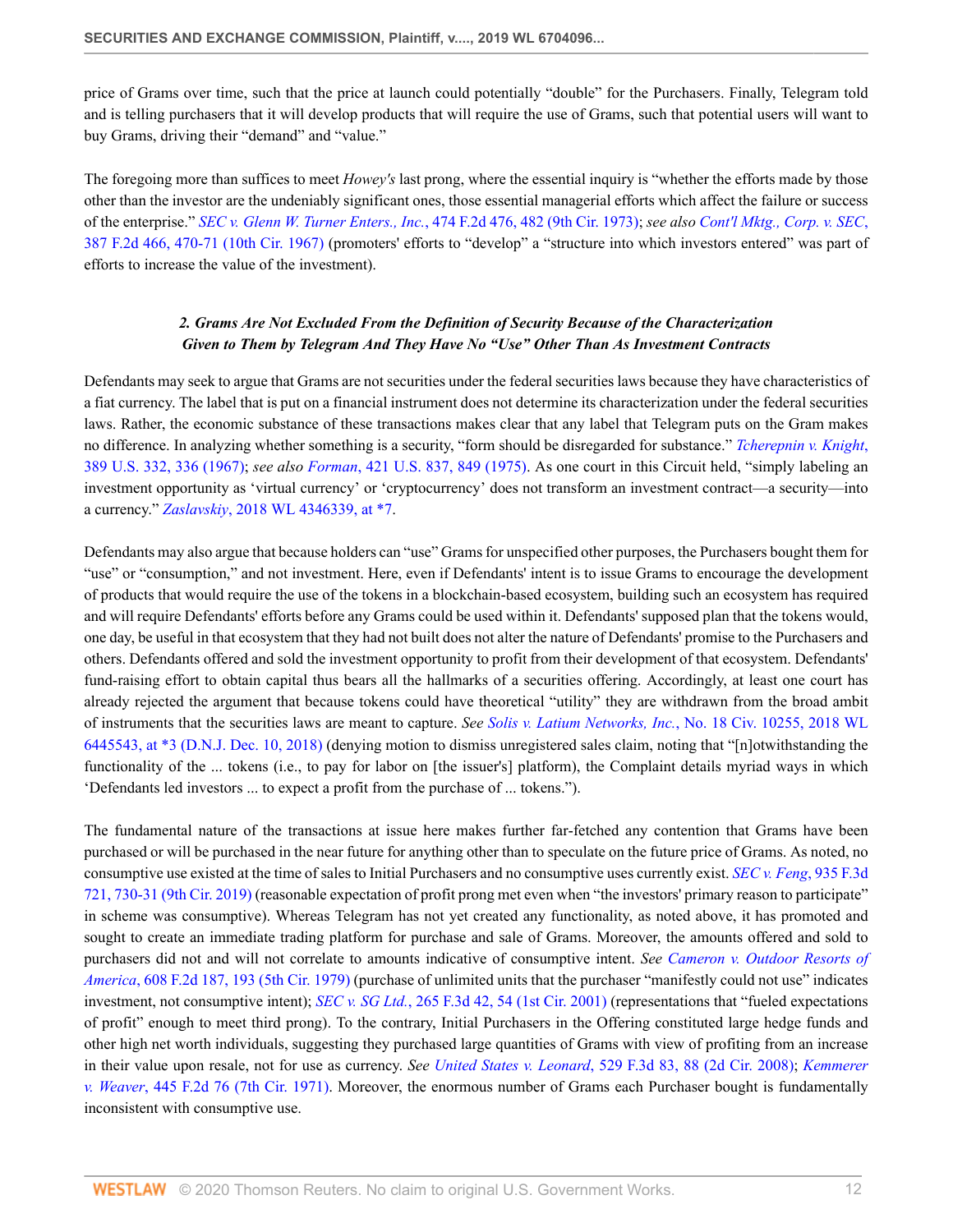Finally the structure of the sale of the Grams through the initial purchasers contemplated a distribution of the Grams by a fixed date and not on a date when the Grams may have a functional and real use. In other words, Grams could be sold to the public regardless of their utility and at a time when the creation of that utility and any attendant value would depend on the the efforts of Telegram and its affiliates. Thus, any claim that Grams are currency and not investment contracts ignores their economic reality and is insufficient to rebut the SEC's showing that Grams are securities.

# *3. There Was and Is No Registration Statement Filed or In Effect as to the Offer and Sale of Grams to the Public in Interstate Commerce*

The second and third elements of the SEC's*primafacie* case are also met, both with respect to the offers and sales of Grams to Initial Purchasers and as to the impending sales of Grams by Telegram. No registration statement was filed or is in effect as to the offer and sale of Grams. *See* Decl. ¶ 58. Nor can there be any dispute that interstate commerce was used and will be used to distribute Grams. *See, e.g.*, Decl. ¶ 33 and Ex. N.

Telegram's offers and sales of Grams to Initial Purchasers constitute a past violation of the Securities Act. Though Telegram did not deliver the Grams sold to Initial Purchasers when it entered into the Grams Purchase Agreements, courts have held consistently that the date of a sale is the date of contractual commitment, not the date that a confirmation is sent or received or payment is made. *See, e.g., [Radiation Dynamics, Inc. v. Goldmuntz](http://www.westlaw.com/Link/Document/FullText?findType=Y&serNum=1972111359&pubNum=0000350&originatingDoc=Ifbece8101b6711eab410ab1c3b910894&refType=RP&fi=co_pp_sp_350_891&originationContext=document&vr=3.0&rs=cblt1.0&transitionType=DocumentItem&contextData=(sc.RelatedInfo)#co_pp_sp_350_891)*, 464 F.2d 876, 891 (2d Cir. 1972) (holding that a purchase occurs at "the time when the parties to the transaction are committed to one another"); *[In re Alliance Pharmaceutical Corp.](http://www.westlaw.com/Link/Document/FullText?findType=Y&serNum=2003575934&pubNum=0004637&originatingDoc=Ifbece8101b6711eab410ab1c3b910894&refType=RP&fi=co_pp_sp_4637_186&originationContext=document&vr=3.0&rs=cblt1.0&transitionType=DocumentItem&contextData=(sc.RelatedInfo)#co_pp_sp_4637_186) Secs. Lit.*[, 279 F. Supp. 2d 171, 186-187 \(S.D.N.Y. 2003\)](http://www.westlaw.com/Link/Document/FullText?findType=Y&serNum=2003575934&pubNum=0004637&originatingDoc=Ifbece8101b6711eab410ab1c3b910894&refType=RP&fi=co_pp_sp_4637_186&originationContext=document&vr=3.0&rs=cblt1.0&transitionType=DocumentItem&contextData=(sc.RelatedInfo)#co_pp_sp_4637_186) (following the holding in *Radiation Dynamics* with respect to the timing of a contract of sale); *Pahmer v. Greenberg*[, 926 F. Supp. 287, 299 \(E.D.N.Y. 1996\)](http://www.westlaw.com/Link/Document/FullText?findType=Y&serNum=1996114553&pubNum=0000345&originatingDoc=Ifbece8101b6711eab410ab1c3b910894&refType=RP&fi=co_pp_sp_345_299&originationContext=document&vr=3.0&rs=cblt1.0&transitionType=DocumentItem&contextData=(sc.RelatedInfo)#co_pp_sp_345_299) (citing *[Finkel v. Stratton Corp.](http://www.westlaw.com/Link/Document/FullText?findType=Y&serNum=1992079059&pubNum=0000350&originatingDoc=Ifbece8101b6711eab410ab1c3b910894&refType=RP&fi=co_pp_sp_350_173&originationContext=document&vr=3.0&rs=cblt1.0&transitionType=DocumentItem&contextData=(sc.RelatedInfo)#co_pp_sp_350_173)*, 962 [F.2d 169, 173 \(2d Cir. 1992\)](http://www.westlaw.com/Link/Document/FullText?findType=Y&serNum=1992079059&pubNum=0000350&originatingDoc=Ifbece8101b6711eab410ab1c3b910894&refType=RP&fi=co_pp_sp_350_173&originationContext=document&vr=3.0&rs=cblt1.0&transitionType=DocumentItem&contextData=(sc.RelatedInfo)#co_pp_sp_350_173) ("[A] sale occurs for Section 12[(a)](2) purposes when the parties obligate themselves to perform what they have agreed to perform even if the formal performance of their agreement is to be after a lapse of time")).

Telegram's intended "free" distributions of Grams to Messenger users will constitute additional unregistered offers and sales of securities. A gift of stock is still a 'sale' within the meaning of the Securities Act when the purpose of the 'gift' is to advance the donor's economic objectives rather than to make a gift for simple reasons of generosity. *[SEC v. Sierra Brokerage Servs,](http://www.westlaw.com/Link/Document/FullText?findType=Y&serNum=2018505743&pubNum=0004637&originatingDoc=Ifbece8101b6711eab410ab1c3b910894&refType=RP&fi=co_pp_sp_4637_941&originationContext=document&vr=3.0&rs=cblt1.0&transitionType=DocumentItem&contextData=(sc.RelatedInfo)#co_pp_sp_4637_941) Inc.*[, 608 F. Supp. 2d 923, 941 \(S.D. Ohio 2009\).](http://www.westlaw.com/Link/Document/FullText?findType=Y&serNum=2018505743&pubNum=0004637&originatingDoc=Ifbece8101b6711eab410ab1c3b910894&refType=RP&fi=co_pp_sp_4637_941&originationContext=document&vr=3.0&rs=cblt1.0&transitionType=DocumentItem&contextData=(sc.RelatedInfo)#co_pp_sp_4637_941)

More importantly, Telegram's impending delivery of Grams to Initial Purchasers will itself constitute a violation of the Securities Act, as this delivery is part of a "distribution" of securities to which no exemption applies and which must be registered with the SEC.

# **B. Defendants Engaged in a Public Offering and/or Distribution of Securities to Which No Exemption Applies**

Telegram has claimed certain exemptions from the registration requirements (for example it contended in two Forms D that the sales of Gram Purchase Agreements in 2018 were exempt under Rule 506(c) of Regulation D, [17 C.F.R. § 230.506\(c\)](http://www.westlaw.com/Link/Document/FullText?findType=L&pubNum=1000547&cite=17CFRS230.506&originatingDoc=Ifbece8101b6711eab410ab1c3b910894&refType=RB&originationContext=document&vr=3.0&rs=cblt1.0&transitionType=DocumentItem&contextData=(sc.RelatedInfo)#co_pp_4b24000003ba5)). Exs. A, B. A Rule 506(c) exemption, however, only applies to private not "public" offerings. And, because the Offering is a "public offering" or "distribution" of Grams as those terms are used in the Securities Act, [15 U.S.C. §§ 77b\(a\)\(11\),](http://www.westlaw.com/Link/Document/FullText?findType=L&pubNum=1000546&cite=15USCAS77B&originatingDoc=Ifbece8101b6711eab410ab1c3b910894&refType=RB&originationContext=document&vr=3.0&rs=cblt1.0&transitionType=DocumentItem&contextData=(sc.RelatedInfo)#co_pp_1d77000020cc6) [77d\(a\)\(2\)](http://www.westlaw.com/Link/Document/FullText?findType=L&pubNum=1000546&cite=15USCAS77D&originatingDoc=Ifbece8101b6711eab410ab1c3b910894&refType=RB&originationContext=document&vr=3.0&rs=cblt1.0&transitionType=DocumentItem&contextData=(sc.RelatedInfo)#co_pp_d86d0000be040), the Offering qualifies for no exemption from the registration requirements of the Securities Act.

As explained, a "distribution" is equivalent to a public offering of securities and is by definition not exempt from the registration requirements. *Gilligan, Will & Co. v. SEC*[, 267 F.2d 461 \(2d Cir. 1959\).](http://www.westlaw.com/Link/Document/FullText?findType=Y&serNum=1959110499&pubNum=0000350&originatingDoc=Ifbece8101b6711eab410ab1c3b910894&refType=RP&originationContext=document&vr=3.0&rs=cblt1.0&transitionType=DocumentItem&contextData=(sc.RelatedInfo)) A "'distribution' ... comprises the entire process by which in the course of a public offering a block of securities is dispersed and ultimately comes to rest in the hands of the investing public." *In the Matter of Oklahoma-Texas*[, 2 S.E.C. 764, 769 \(Sept. 23, 1937\)](http://www.westlaw.com/Link/Document/FullText?findType=Y&serNum=1937030925&pubNum=0001039&originatingDoc=Ifbece8101b6711eab410ab1c3b910894&refType=CA&fi=co_pp_sp_1039_769&originationContext=document&vr=3.0&rs=cblt1.0&transitionType=DocumentItem&contextData=(sc.RelatedInfo)#co_pp_sp_1039_769), *aff'd* [100 F.2d 888 \(10th Cir. 1939\)](http://www.westlaw.com/Link/Document/FullText?findType=Y&serNum=1939123500&pubNum=0000350&originatingDoc=Ifbece8101b6711eab410ab1c3b910894&refType=RP&originationContext=document&vr=3.0&rs=cblt1.0&transitionType=DocumentItem&contextData=(sc.RelatedInfo)); *Lewisohn Copper Corp.*[, 38 S.E.C. 226, 234 \(1958\)](http://www.westlaw.com/Link/Document/FullText?findType=Y&serNum=1958056986&pubNum=0001039&originatingDoc=Ifbece8101b6711eab410ab1c3b910894&refType=CA&fi=co_pp_sp_1039_234&originationContext=document&vr=3.0&rs=cblt1.0&transitionType=DocumentItem&contextData=(sc.RelatedInfo)#co_pp_sp_1039_234) *(cited in R.A Holman v. SEC*[, 366 F.2d 446 \(2d Cir. 1966\)\)](http://www.westlaw.com/Link/Document/FullText?findType=Y&serNum=1966122443&pubNum=0000350&originatingDoc=Ifbece8101b6711eab410ab1c3b910894&refType=RP&originationContext=document&vr=3.0&rs=cblt1.0&transitionType=DocumentItem&contextData=(sc.RelatedInfo)).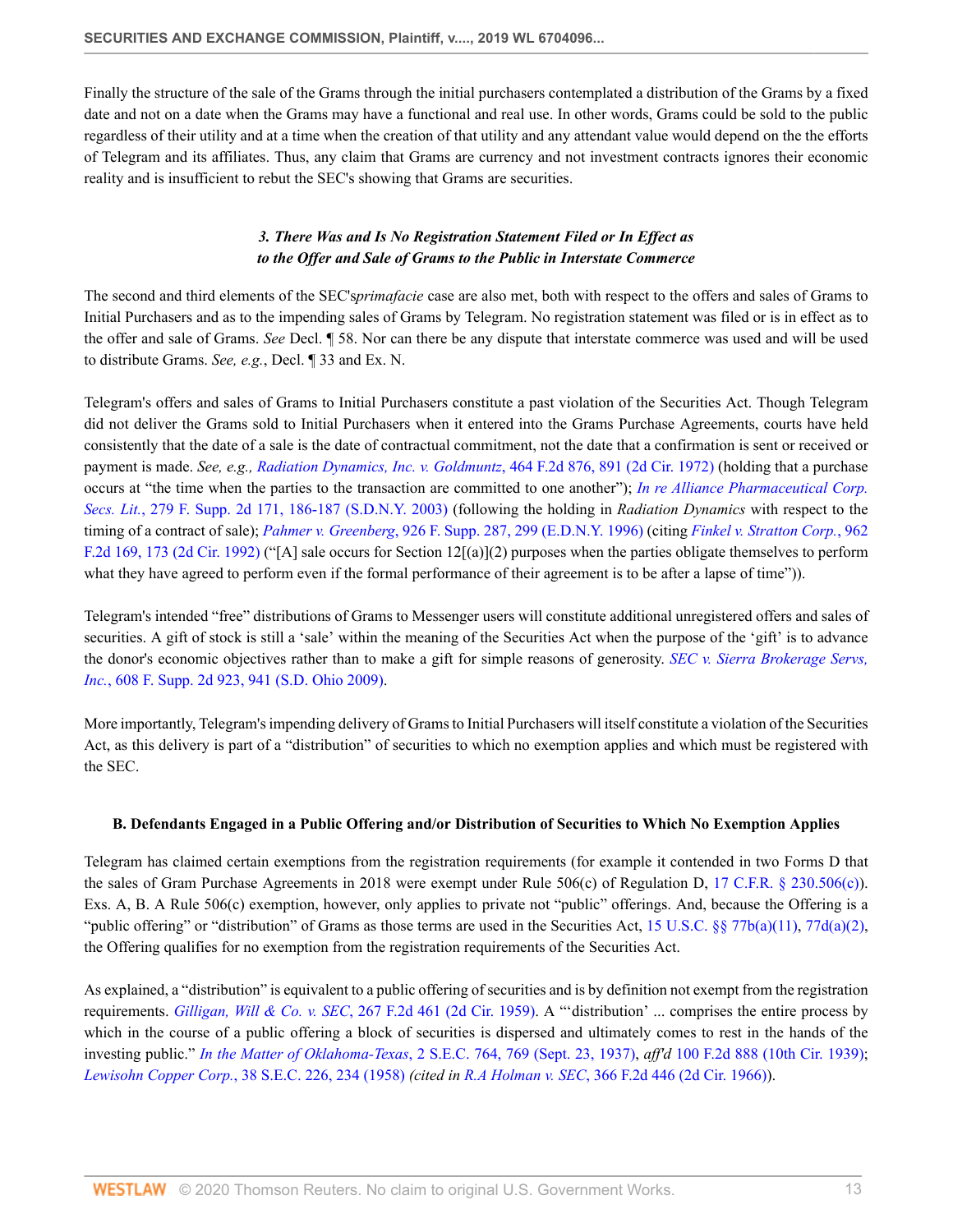Whether sales of securities rise to the level of a "distribution" is a fact-specific inquiry. "[T]he original distribution may be connected in varying degrees of proximity with secondary distributions of substantial blocks of the security." *Id.* Courts typically look to the manner of offering, the access to information that the offerees possess, the sophistication of the ultimate offerees and their ability to ask questions and the likelihood that they will be answered, the number of offerees, and the amount of securities distributed. *See Ralston Purina*[, 346 U.S. at 125](http://www.westlaw.com/Link/Document/FullText?findType=Y&serNum=1953121015&pubNum=0000780&originatingDoc=Ifbece8101b6711eab410ab1c3b910894&refType=RP&fi=co_pp_sp_780_125&originationContext=document&vr=3.0&rs=cblt1.0&transitionType=DocumentItem&contextData=(sc.RelatedInfo)#co_pp_sp_780_125) ("the applicability of [the private offering exemption] should turn on whether the particular class of persons affected needs the protection of the [Securities] Act"); *[United States v. Lindo](http://www.westlaw.com/Link/Document/FullText?findType=Y&serNum=1994061024&pubNum=0000506&originatingDoc=Ifbece8101b6711eab410ab1c3b910894&refType=RP&originationContext=document&vr=3.0&rs=cblt1.0&transitionType=DocumentItem&contextData=(sc.RelatedInfo))*, 18 F.3d 353 (6th [Cir. 1994\)](http://www.westlaw.com/Link/Document/FullText?findType=Y&serNum=1994061024&pubNum=0000506&originatingDoc=Ifbece8101b6711eab410ab1c3b910894&refType=RP&originationContext=document&vr=3.0&rs=cblt1.0&transitionType=DocumentItem&contextData=(sc.RelatedInfo)) (finding a transaction was a public offering because the numerous buyers of the stock did not have access to the information found in registration statements).

There is no bright-line quantitative metric for finding a distribution, *Geiger v. SEC*[, 363 F.3d 481 \(D.C. Cir. 2004\)](http://www.westlaw.com/Link/Document/FullText?findType=Y&serNum=2004278662&pubNum=0000506&originatingDoc=Ifbece8101b6711eab410ab1c3b910894&refType=RP&originationContext=document&vr=3.0&rs=cblt1.0&transitionType=DocumentItem&contextData=(sc.RelatedInfo)) ("distribution" does not turn on the percentage of shares involved), but generally, larger amounts of securities are more likely to result in a distribution. *See, e.g., United States v. Wolfson*[, 405 F.2d 779, 783 \(2d Cir. 1968\)](http://www.westlaw.com/Link/Document/FullText?findType=Y&serNum=1968120362&pubNum=0000350&originatingDoc=Ifbece8101b6711eab410ab1c3b910894&refType=RP&fi=co_pp_sp_350_783&originationContext=document&vr=3.0&rs=cblt1.0&transitionType=DocumentItem&contextData=(sc.RelatedInfo)#co_pp_sp_350_783) ("there can be no doubt that appellants' sale of 633,000 shares (25 percent of the outstanding shares ... and more than 55 percent of their own holdings), was a distribution"); *Quinn*[, 452 F.2d at 943](http://www.westlaw.com/Link/Document/FullText?findType=Y&serNum=1971113797&pubNum=0000350&originatingDoc=Ifbece8101b6711eab410ab1c3b910894&refType=RP&fi=co_pp_sp_350_943&originationContext=document&vr=3.0&rs=cblt1.0&transitionType=DocumentItem&contextData=(sc.RelatedInfo)#co_pp_sp_350_943) (the sale of 25,000 shares at a time when in excess of 3 million shares were issued and outstanding constituted a public distribution). Claiming an exemption under Section 4 of the Securities Act requires "establishing that [the] sales do not constitute a disguised public distribution." *Cavanagh*[, 1 F. Supp. 2d at 337.](http://www.westlaw.com/Link/Document/FullText?findType=Y&serNum=1998093023&pubNum=0004637&originatingDoc=Ifbece8101b6711eab410ab1c3b910894&refType=RP&fi=co_pp_sp_4637_337&originationContext=document&vr=3.0&rs=cblt1.0&transitionType=DocumentItem&contextData=(sc.RelatedInfo)#co_pp_sp_4637_337) The same rule applies to a claimed Rule 506(c) exemption.

Here, as Defendants themselves have made clear, their ultimate goal is the wide dispersal of Grams into the public markets and they have incentivized the Initial Purchasers to participate in that distribution by selling them Grams at a price that is steeply discounted from the expected price at the imminent launch of the Grams which the Initial Purchasers can then resell into the public markets at huge profits.

This first step in the distribution allowed Telegram to place the Grams while it continued to develop the network on which they could operate. The discounted price offered to the initial purchasers reflects the compensation they would earn for participating in the ultimate distribution to the public. Because the Grams were to be distributed by a date certain and regardless of their utility at that time, it is evident that Telegram and the initial purchasers were not interested in only distributing at a time where they had any level of functionality that might distinguish them from a security. In other words they were to be distributed without securities laws based restrictions on transfer and regardless of whether the public would be investing in them for a return based on the efforts of Telegram and its affiliates.

Moreover, Defendants are further incentivizing the distribution of Grams to the investing public by helping create liquid public markets for Grams, including by communicating with digital asset trading platforms to list Grams, and by promising dispersion of hundreds of millions of Grams to Messenger users. Defendants have sold nearly 60% of total Grams issued to Initial Purchasers, and are prepared to make additional distributions to the public at large. There can be no doubt that the hundreds of millions of Messenger users to whom certain Grams will be distributed are the type of offerees to whom the Securities Act looks to protect with the disclosures requirements of the registration statements.

<span id="page-13-0"></span>Thus, because Defendants' Offering is a distribution, it does not qualify for an exemption under Rule 506(c), [17 C.F.R. §](http://www.westlaw.com/Link/Document/FullText?findType=L&pubNum=1000547&cite=17CFRS230.506&originatingDoc=Ifbece8101b6711eab410ab1c3b910894&refType=RB&originationContext=document&vr=3.0&rs=cblt1.0&transitionType=DocumentItem&contextData=(sc.RelatedInfo)#co_pp_4b24000003ba5)  $230.506(c)$  $230.506(c)$  $230.506(c)$ , and no other exemptions from registration apply.<sup>5</sup>

## **III. THE COURT SHOULD ORDER DEFENDANTS NOT TO ALTER, DESTROY, OR CONCEAL DOCUMENTS**

The Commission seeks an order prohibiting Defendants from altering, destroying, or concealing documents, including documents concerning the allegations of the Complaint. Such orders are routinely granted "to preserve the status quo until a final resolution of the merits." *SEC v. Spongetech Delivery Sys, Inc.*[, No. 10 Civ. 2031 \(DLI\) \(JMA\), 2011 WL 887940, at \\*5](http://www.westlaw.com/Link/Document/FullText?findType=Y&serNum=2024795051&pubNum=0000999&originatingDoc=Ifbece8101b6711eab410ab1c3b910894&refType=RP&originationContext=document&vr=3.0&rs=cblt1.0&transitionType=DocumentItem&contextData=(sc.RelatedInfo)) [\(E.D.N.Y. Mar. 14, 2011\)](http://www.westlaw.com/Link/Document/FullText?findType=Y&serNum=2024795051&pubNum=0000999&originatingDoc=Ifbece8101b6711eab410ab1c3b910894&refType=RP&originationContext=document&vr=3.0&rs=cblt1.0&transitionType=DocumentItem&contextData=(sc.RelatedInfo)) (citing *Unifund*[, 910 F.2d at 1040 n. 11\)](http://www.westlaw.com/Link/Document/FullText?findType=Y&serNum=1990120987&pubNum=0000350&originatingDoc=Ifbece8101b6711eab410ab1c3b910894&refType=RP&fi=co_pp_sp_350_1040&originationContext=document&vr=3.0&rs=cblt1.0&transitionType=DocumentItem&contextData=(sc.RelatedInfo)#co_pp_sp_350_1040); *see also* Order, *SEC v. REcoin*, No. 17 Civ. 5725 (RDJ) (E.D.N.Y. Sept. 29, 2017) *("RECoin* TRO") (Ex. A hereto) (ordering issuer of unregistered ICO not to destroy documents);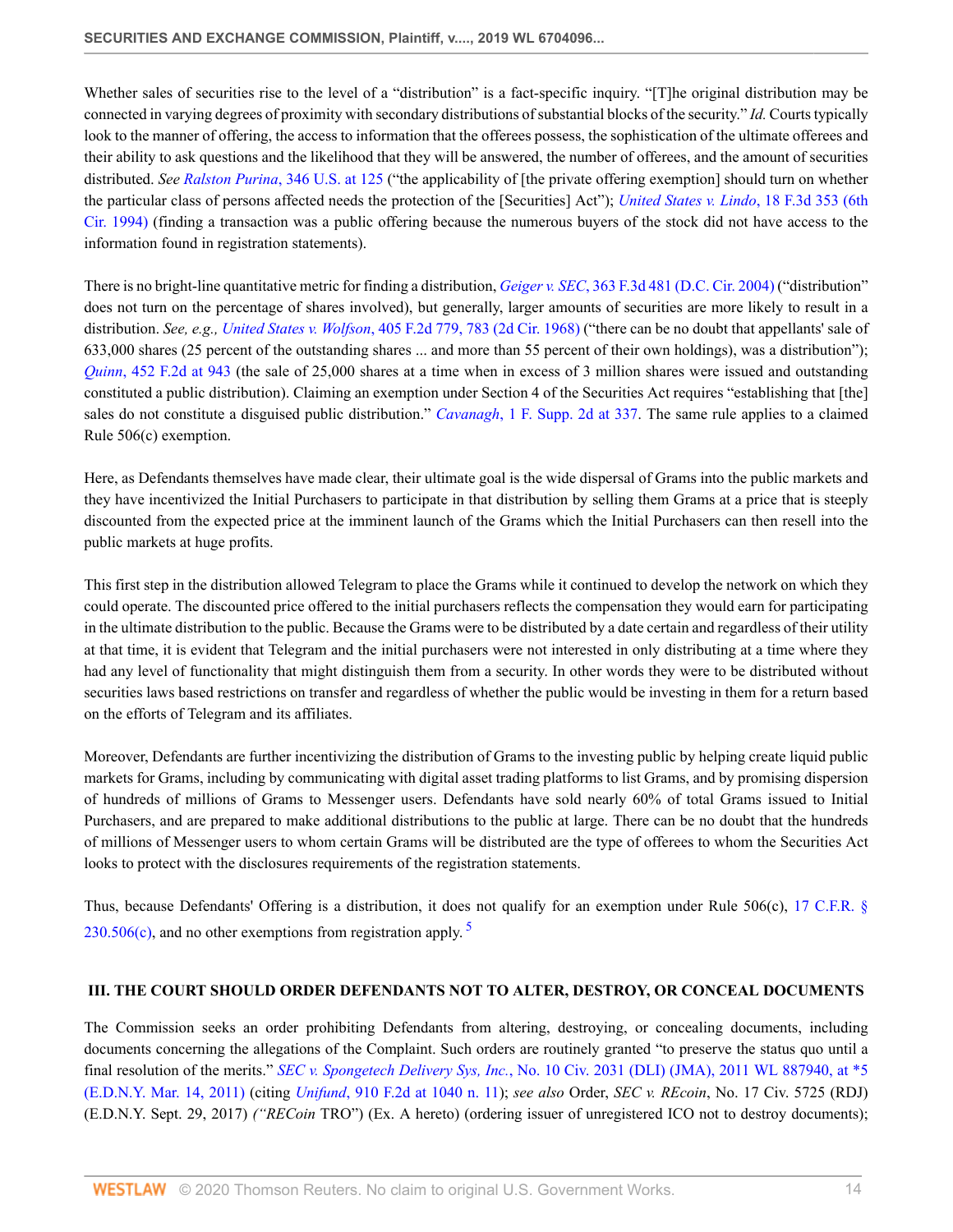Order, *SEC v. PlexCorps*, No. 17 Civ. 7007 (CBA) (E.D.N.Y. Dec. 1, 2017) ("*PlexCorps* TRO") (Ex. B hereto) (same); Order, *SEC v. Middleton*, No. 19 Civ. 4625 (WKF) (E.D.N.Y. Aug. 12, 2019) *("Middleton* TRO") (Ex. C hereto) (same).

# **IV. EXPEDITED DISCOVERY AND ALTERNATIVE MEANS OF SERVICE ARE NECESSARY TO PREPARE FOR THE SHOW CAUSE HEARING**

To avoid any expiration of the temporary restraining order after fourteen days under [Federal Rule of Civil Procedure 65\(b\)\(2\),](http://www.westlaw.com/Link/Document/FullText?findType=L&pubNum=1000600&cite=USFRCPR65&originatingDoc=Ifbece8101b6711eab410ab1c3b910894&refType=RB&originationContext=document&vr=3.0&rs=cblt1.0&transitionType=DocumentItem&contextData=(sc.RelatedInfo)#co_pp_c0ae00006c482) the SEC seeks an order requiring Defendants to show cause why a preliminary injunction, imposing the same relief set forth in any temporary restraining order the Court may issue, should not be entered at a date and time set by the Court, as soon as practicable within the next two weeks. To allow it to prepare for that hearing, the SEC requests that the Court order expedited discovery and alternative means of service.

In this case, where Defendants have refused to accept service of an SEC administrative subpoena and to produce complete information about the Initial Purchasers, an order expediting discovery is particularly necessary. The Court should therefore permit such limited expedited discovery under [Federal Rule of Civil Procedure 26\(d\).](http://www.westlaw.com/Link/Document/FullText?findType=L&pubNum=1000600&cite=USFRCPR26&originatingDoc=Ifbece8101b6711eab410ab1c3b910894&refType=RB&originationContext=document&vr=3.0&rs=cblt1.0&transitionType=DocumentItem&contextData=(sc.RelatedInfo)#co_pp_5ba1000067d06) *See*[Fed. R. Civ. P. 26\(d\)](http://www.westlaw.com/Link/Document/FullText?findType=L&pubNum=1000600&cite=USFRCPR26&originatingDoc=Ifbece8101b6711eab410ab1c3b910894&refType=RB&originationContext=document&vr=3.0&rs=cblt1.0&transitionType=DocumentItem&contextData=(sc.RelatedInfo)#co_pp_5ba1000067d06) (allowing a party to seek discovery "from any source before the parties have conferred as required by Rule  $26(f)$  ... when authorized ... by court order"); *SEC v. Sonja Anticevic*[, No. 05 Civ. 6991, 2005 WL 1939946 \(S.D.N.Y. Aug. 5, 2005\)](http://www.westlaw.com/Link/Document/FullText?findType=Y&serNum=2007136690&pubNum=0000999&originatingDoc=Ifbece8101b6711eab410ab1c3b910894&refType=RP&originationContext=document&vr=3.0&rs=cblt1.0&transitionType=DocumentItem&contextData=(sc.RelatedInfo)) (ordering expedited discovery in connection with order to show cause to a foreign defendant); *SEC v. Zubkis*[, No. 97 Civ. 8086 \(JGK\), 2005 WL 1560489, at](http://www.westlaw.com/Link/Document/FullText?findType=Y&serNum=2006901226&pubNum=0000999&originatingDoc=Ifbece8101b6711eab410ab1c3b910894&refType=RP&originationContext=document&vr=3.0&rs=cblt1.0&transitionType=DocumentItem&contextData=(sc.RelatedInfo)) [\\*3 \(S.D.N.Y. June 30, 2005\)](http://www.westlaw.com/Link/Document/FullText?findType=Y&serNum=2006901226&pubNum=0000999&originatingDoc=Ifbece8101b6711eab410ab1c3b910894&refType=RP&originationContext=document&vr=3.0&rs=cblt1.0&transitionType=DocumentItem&contextData=(sc.RelatedInfo)) (noting that the court's temporary restraining order had granted expedited discovery); *REcoin* TRO at ¶ XI (granting expedited discovery); *Middleton* TRO at ¶ VII (same); *PlexCorps* TRO at ¶ XI (granting expedited discovery as to foreign defendants).

Additionally, the Commission requests that the Court permit alternative means of service, specifically service by email to Defendants' principals and to their United States counsel. [Federal Rule of Civil Procedure 4\(f\)\(3\)](http://www.westlaw.com/Link/Document/FullText?findType=L&pubNum=1000600&cite=USFRCPR4&originatingDoc=Ifbece8101b6711eab410ab1c3b910894&refType=RB&originationContext=document&vr=3.0&rs=cblt1.0&transitionType=DocumentItem&contextData=(sc.RelatedInfo)#co_pp_f8fc0000f70d0) allows service on an individual in a foreign country "by other means not prohibited by international agreement, as the court orders." The core consideration under Rule  $4(f)$  is whether service is "reasonably calculated to give notice" to Defendants. Fed. R. Civ. P.  $4(f)$ . "Service of process under Rule  $4(f)(3)$  is neither a last resort nor extraordinary relief. It is merely one means among several which enables service of process on an international defendant." *[Madu, Edozie & Madu, P. C. v. SocketWorks Ltd. Nigeria](http://www.westlaw.com/Link/Document/FullText?findType=Y&serNum=2021228275&pubNum=0000344&originatingDoc=Ifbece8101b6711eab410ab1c3b910894&refType=RP&fi=co_pp_sp_344_115&originationContext=document&vr=3.0&rs=cblt1.0&transitionType=DocumentItem&contextData=(sc.RelatedInfo)#co_pp_sp_344_115)*, 265 F.R.D. 106, 115  $(S.D.N.Y. 2010)$  (citation omitted). "The decision of whether to order service of process under Rule  $4(f)(3)$  is 'committed to the sound discretion of the district court"' *[United States v. Lebanese Canadian Bank](http://www.westlaw.com/Link/Document/FullText?findType=Y&serNum=2027851389&pubNum=0000344&originatingDoc=Ifbece8101b6711eab410ab1c3b910894&refType=RP&fi=co_pp_sp_344_266&originationContext=document&vr=3.0&rs=cblt1.0&transitionType=DocumentItem&contextData=(sc.RelatedInfo)#co_pp_sp_344_266)*, 285 F.R.D. 262, 266 (S.D.N.Y. 2012) (quoting *Madu*[, 265 F.R.D. at 115](http://www.westlaw.com/Link/Document/FullText?findType=Y&serNum=2021228275&pubNum=0000344&originatingDoc=Ifbece8101b6711eab410ab1c3b910894&refType=RP&fi=co_pp_sp_344_115&originationContext=document&vr=3.0&rs=cblt1.0&transitionType=DocumentItem&contextData=(sc.RelatedInfo)#co_pp_sp_344_115)). Further, a "plaintiff is not required to attempt service through the other provisions of [Rule 4\(f\)](http://www.westlaw.com/Link/Document/FullText?findType=L&pubNum=1000600&cite=USFRCPR4&originatingDoc=Ifbece8101b6711eab410ab1c3b910894&refType=RB&originationContext=document&vr=3.0&rs=cblt1.0&transitionType=DocumentItem&contextData=(sc.RelatedInfo)#co_pp_ae0d0000c5150) before the Court may order service pursuant to [Rule 4\(f\)\(3\)](http://www.westlaw.com/Link/Document/FullText?findType=L&pubNum=1000600&cite=USFRCPR4&originatingDoc=Ifbece8101b6711eab410ab1c3b910894&refType=RB&originationContext=document&vr=3.0&rs=cblt1.0&transitionType=DocumentItem&contextData=(sc.RelatedInfo)#co_pp_f8fc0000f70d0) ...." *FTC v. Pecon Software, Ltd.*[, No. 12 Civ. 7186, 2013 WL 4016272, at](http://www.westlaw.com/Link/Document/FullText?findType=Y&serNum=2031248650&pubNum=0000999&originatingDoc=Ifbece8101b6711eab410ab1c3b910894&refType=RP&originationContext=document&vr=3.0&rs=cblt1.0&transitionType=DocumentItem&contextData=(sc.RelatedInfo)) [\\*4 \(S.D.N.Y. Aug. 7, 2013\).](http://www.westlaw.com/Link/Document/FullText?findType=Y&serNum=2031248650&pubNum=0000999&originatingDoc=Ifbece8101b6711eab410ab1c3b910894&refType=RP&originationContext=document&vr=3.0&rs=cblt1.0&transitionType=DocumentItem&contextData=(sc.RelatedInfo)) Alternative service is appropriate where traditional service under the Hague Convention would take numerous months. *In re GLG Life Tech Corp. Secs. Litig.*[, 287 F.R.D. 262, 266-67 \(S.D.N.Y. 2012\)](http://www.westlaw.com/Link/Document/FullText?findType=Y&serNum=2029178073&pubNum=0000344&originatingDoc=Ifbece8101b6711eab410ab1c3b910894&refType=RP&fi=co_pp_sp_344_266&originationContext=document&vr=3.0&rs=cblt1.0&transitionType=DocumentItem&contextData=(sc.RelatedInfo)#co_pp_sp_344_266) ("Courts have frequently cited delays in service under the Hague Convention as supporting an order of alternative service under Rule  $4(f)(3)$ .") (citing cases); *see also Rio Props., Inc. v. Rio Int'l Interlink*[, 284 F.3d 1007, 1015 \(9th Cir. 2002\)](http://www.westlaw.com/Link/Document/FullText?findType=Y&serNum=2002196447&pubNum=0000506&originatingDoc=Ifbece8101b6711eab410ab1c3b910894&refType=RP&fi=co_pp_sp_506_1015&originationContext=document&vr=3.0&rs=cblt1.0&transitionType=DocumentItem&contextData=(sc.RelatedInfo)#co_pp_sp_506_1015) ("[T]he advisory notes [to [Rule 4\]](http://www.westlaw.com/Link/Document/FullText?findType=L&pubNum=1000600&cite=USFRCPR4&originatingDoc=Ifbece8101b6711eab410ab1c3b910894&refType=LQ&originationContext=document&vr=3.0&rs=cblt1.0&transitionType=DocumentItem&contextData=(sc.RelatedInfo)) suggest that in cases of 'urgency,' Rule  $4(f)(3)$  may allow the district court to order a 'special method of service,' even if other methods remain incomplete or unattempted.").

In this case, service by email is reasonably calculated to reach—and will reach—Defendants because their principal, Pavel Durov, used the proposed email addresses to communicate with Purchasers in the Offering, and because Defendants have already communicated with the SEC through the United States counsel whom the SEC requests to serve by email. By contrast, the delays in service under the Hague Convention here would unduly burden the parties' ability to address the requested show cause order and the SEC's request for preliminary relief. For that reason, alternative service by email on a foreign citizen is particularly appropriate when the SEC obtains an order to show cause. *See PlexCorps* TRO ¶¶ XI, XIII (granting, among other things, an order to show cause, and service by e-mail on a foreign citizen, including a foreign unincorporated association and its presumed foreign counsel, for alleged securities laws violations); *SEC v. Babikian*[, No. 14 Civ. 1740, 2014 WL 2069348, at \\*1 \(S.D.N.Y.](http://www.westlaw.com/Link/Document/FullText?findType=Y&serNum=2033408831&pubNum=0000999&originatingDoc=Ifbece8101b6711eab410ab1c3b910894&refType=RP&originationContext=document&vr=3.0&rs=cblt1.0&transitionType=DocumentItem&contextData=(sc.RelatedInfo)) [Apr. 21, 2014\)](http://www.westlaw.com/Link/Document/FullText?findType=Y&serNum=2033408831&pubNum=0000999&originatingDoc=Ifbece8101b6711eab410ab1c3b910894&refType=RP&originationContext=document&vr=3.0&rs=cblt1.0&transitionType=DocumentItem&contextData=(sc.RelatedInfo)) (granting order to show cause and service by email).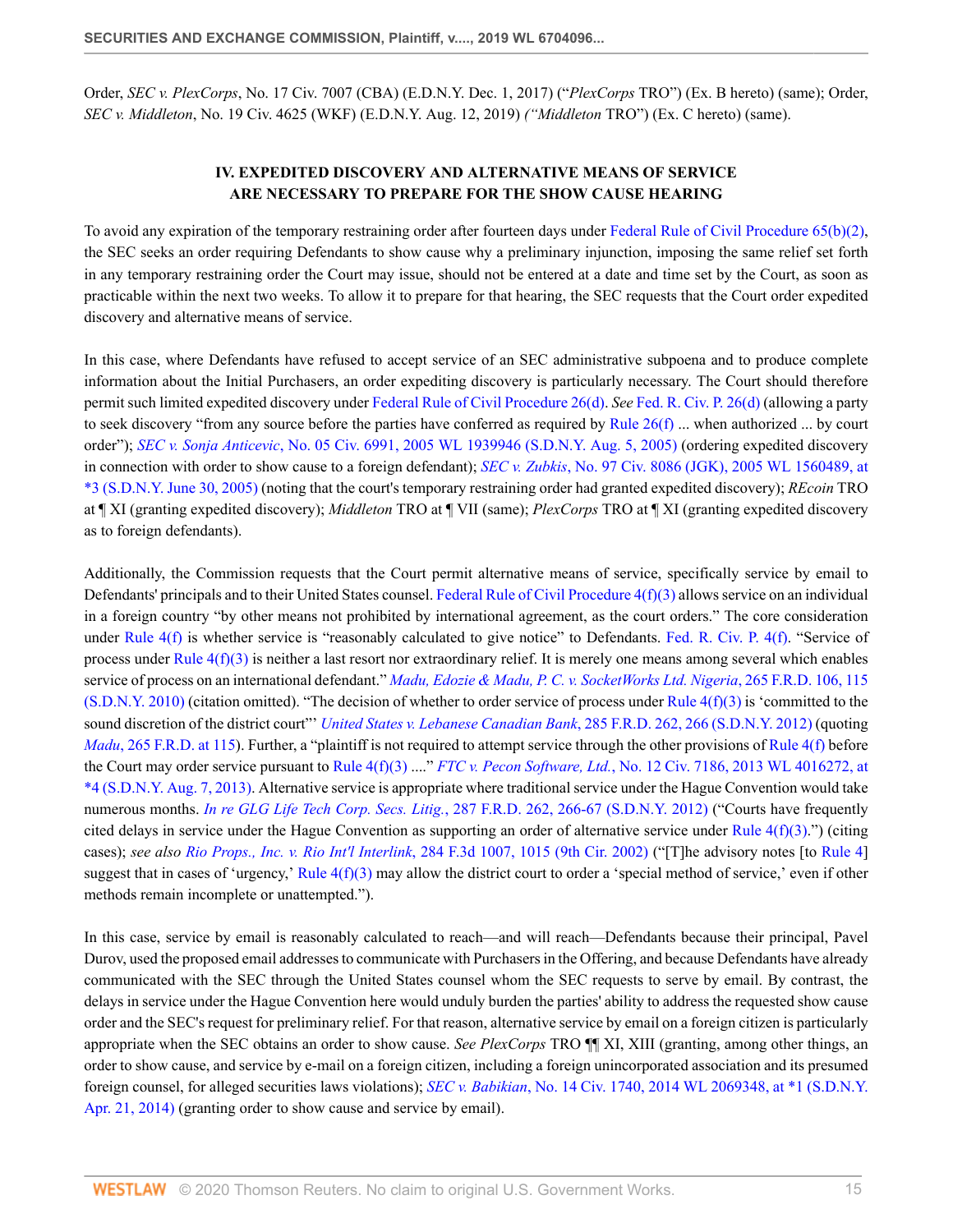## *CONCLUSION*

In sum, for the foregoing reasons, the SEC has set forth a cognizable risk of future harm sufficient to preserve the status quo by temporarily enjoining an unregistered offering and ordering additional discovery. Thus, the SEC respectfully requests that the Court grant the SEC's emergency application in its entirety.

Dated: New York, New York

October 11, 2019 <<signature>>

Jorge G. Tenreiro

Kevin McGrath

Attorneys for Plaintiff

SECURITIES AND EXCHANGE

#### **COMMISSION**

New York Regional Office

200 Vesey Street, Suite 400

New York, New York 10281

(212) 336-9145 (Tenreiro)

TenreiroJ@sec.gov

#### **Footnotes**

<span id="page-15-0"></span>[1](#page-4-0) A distributed ledger is a peer-to-peer database spread across a network that records all transactions in the network in theoretically unchangeable, digitally-recorded data packages. The system relies on cryptographic techniques for secure recording. A distributed ledger can be shared and accessed by anyone with appropriate permissions. Blockchains or distributed ledgers can also record what are called smart contracts, essentially computer programs designed to execute the terms of a contract when certain triggering conditions are met. Decl. at  $\P$ 1, n.1. Citations to "Ex." are to the Waxman Declaration.

<span id="page-15-1"></span>[2](#page-6-0) The TON Blockchain will use a "proof-of-stake" consensus mechanism to validate transactions on the network. The platform will "automatically" select validators each month based on the size of their respective stakes. Validators must then "stake" all or part of their Grams tokens, and groups of potential validators can aggregate their stakes to increase the likelihood that they will be selected. Validators will be rewarded with newly minted Grams for their role validating